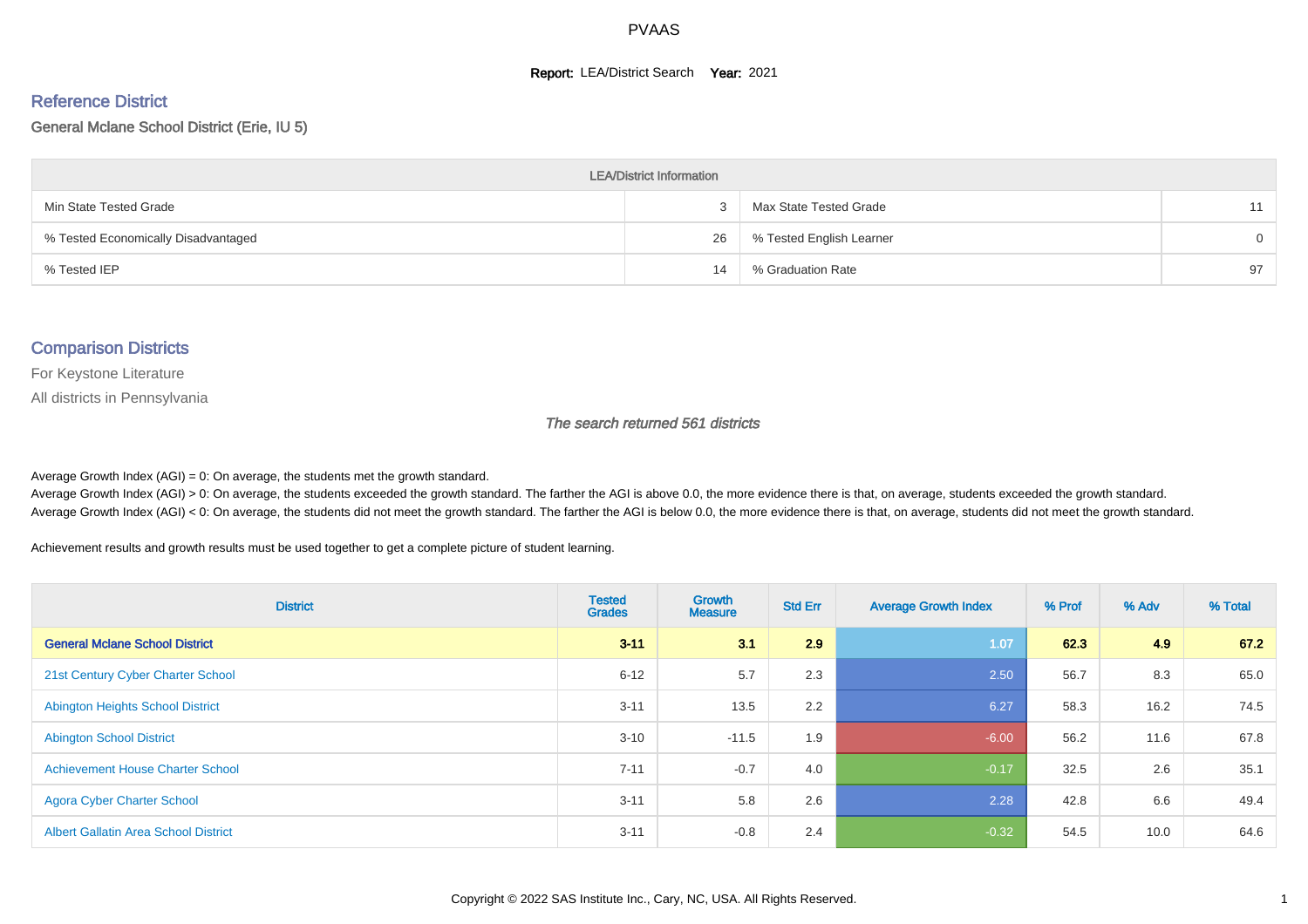| <b>District</b>                          | <b>Tested</b><br><b>Grades</b> | <b>Growth</b><br><b>Measure</b> | <b>Std Err</b> | <b>Average Growth Index</b> | % Prof | % Adv   | % Total |
|------------------------------------------|--------------------------------|---------------------------------|----------------|-----------------------------|--------|---------|---------|
| <b>General Mclane School District</b>    | $3 - 11$                       | 3.1                             | 2.9            | 1.07                        | 62.3   | 4.9     | 67.2    |
| <b>Aliquippa School District</b>         | $3 - 11$                       | $-9.0$                          | 4.2            | $-2.14$                     | 11.0   | $0.0\,$ | 11.0    |
| <b>Allegheny Valley School District</b>  | $3 - 11$                       | 8.5                             | 3.9            | 2.17                        | 53.1   | 12.2    | 65.3    |
| Allegheny-Clarion Valley School District | $3 - 10$                       | 7.8                             | 4.7            | 1.65                        | 53.3   | 3.3     | 56.7    |
| <b>Allentown City School District</b>    | $3 - 12$                       | 5.3                             | 1.4            | 3.88                        | 25.3   | 2.7     | 28.0    |
| <b>Altoona Area School District</b>      | $3 - 12$                       | 3.3                             | 1.6            | 1.99                        | 47.7   | 8.2     | 55.9    |
| Ambridge Area School District            | $3 - 12$                       | 9.1                             | 2.6            | 3.46                        | 50.4   | 10.7    | 61.1    |
| <b>Annville-Cleona School District</b>   | $3 - 12$                       | $-12.1$                         | 2.7            | $-4.46$                     | 34.9   | 7.8     | 42.6    |
| <b>Antietam School District</b>          | $3 - 10$                       | $-4.3$                          | 3.8            | $-1.13$                     | 36.4   | 5.4     | 41.8    |
| <b>Apollo-Ridge School District</b>      | $3 - 12$                       | $-4.7$                          | 3.7            | $-1.24$                     | 50.0   | 10.0    | 60.0    |
| <b>Armstrong School District</b>         | $3 - 11$                       | 2.6                             | 1.7            | 1.53                        | 51.5   | 6.1     | 57.6    |
| <b>Athens Area School District</b>       | $3 - 11$                       | 1.6                             | 2.5            | 0.64                        | 46.9   | 7.6     | 54.5    |
| <b>Austin Area School District</b>       | $3 - 11$                       | $-5.7$                          | 6.4            | $-0.90$                     | 33.3   | 5.6     | 38.9    |
| <b>Avella Area School District</b>       | $3 - 12$                       | $-0.3$                          | 4.7            | $-0.05$                     | 49.3   | 14.5    | 63.8    |
| <b>Avon Grove Charter School</b>         | $3 - 11$                       | 9.0                             | 2.9            | 3.13                        | 58.8   | 16.7    | 75.5    |
| <b>Avon Grove School District</b>        | $3 - 10$                       | 10.0                            | 1.6            | 6.26                        | 56.3   | 18.6    | 74.9    |
| <b>Avonworth School District</b>         | $3 - 10$                       | $-12.6$                         | 3.1            | $-4.01$                     | 59.8   | 4.6     | 64.4    |
| <b>Bald Eagle Area School District</b>   | $3 - 11$                       | $-2.1$                          | 2.7            | $-0.75$                     | 48.4   | 9.4     | 57.7    |
| <b>Baldwin-Whitehall School District</b> | $3 - 11$                       | 1.8                             | 1.9            | 0.94                        | 58.6   | 8.6     | 67.1    |
| <b>Bangor Area School District</b>       | $3 - 12$                       | $-0.9$                          | 2.0            | $-0.43$                     | 44.3   | 4.7     | 49.0    |
| <b>Beaver Area School District</b>       | $3 - 10$                       | 4.7                             | 2.4            | 1.94                        | 57.4   | 16.8    | 74.2    |
| <b>Bedford Area School District</b>      | $3 - 11$                       | 2.5                             | 2.6            | 0.93                        | 48.5   | 10.0    | 58.5    |
| <b>Belle Vernon Area School District</b> | $3 - 11$                       | 6.5                             | 2.6            | 2.44                        | 55.6   | 11.1    | 66.7    |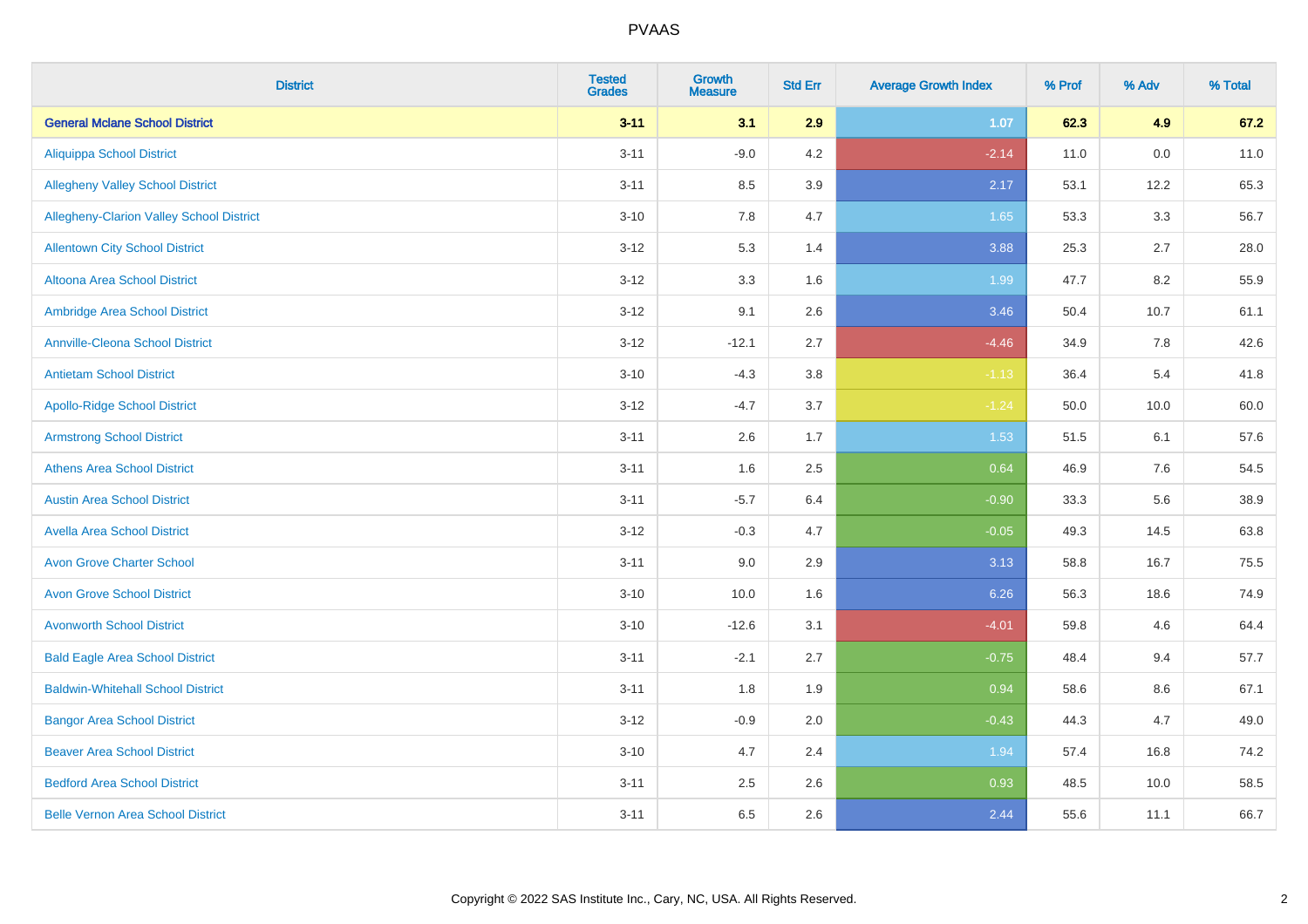| <b>District</b>                              | <b>Tested</b><br><b>Grades</b> | <b>Growth</b><br><b>Measure</b> | <b>Std Err</b> | <b>Average Growth Index</b> | % Prof | % Adv | % Total |
|----------------------------------------------|--------------------------------|---------------------------------|----------------|-----------------------------|--------|-------|---------|
| <b>General Mclane School District</b>        | $3 - 11$                       | 3.1                             | 2.9            | 1.07                        | 62.3   | 4.9   | 67.2    |
| <b>Bellefonte Area School District</b>       | $3 - 11$                       | $-0.4$                          | 2.2            | $-0.17$                     | 47.6   | 10.6  | 58.2    |
| <b>Bellwood-Antis School District</b>        | $3 - 10$                       | $-1.2$                          | 3.2            | $-0.39$                     | 55.1   | 10.1  | 65.2    |
| <b>Belmont Charter School</b>                | $3 - 10$                       | 16.0                            | 6.5            | 2.45                        | 64.3   | 0.0   | 64.3    |
| <b>Bensalem Township School District</b>     | $3 - 11$                       | 1.6                             | 1.6            | 0.98                        | 38.8   | 8.3   | 47.1    |
| <b>Benton Area School District</b>           | $3 - 10$                       | $-9.7$                          | 4.5            | $-2.18$                     | 43.2   | 5.4   | 48.6    |
| <b>Bentworth School District</b>             | $3 - 11$                       | 5.7                             | 3.2            | 1.75                        | 44.2   | 19.5  | 63.6    |
| <b>Berlin Brothersvalley School District</b> | $3 - 11$                       | 4.0                             | 4.2            | 0.96                        | 48.8   | 14.0  | 62.8    |
| <b>Bermudian Springs School District</b>     | $3 - 11$                       | $-5.5$                          | 2.9            | $-1.94$                     | 56.4   | 6.8   | 63.2    |
| <b>Berwick Area School District</b>          | $3 - 11$                       | $-9.3$                          | 2.6            | $-3.59$                     | 42.1   | 5.5   | 47.6    |
| <b>Bethel Park School District</b>           | $3 - 11$                       | 5.6                             | 1.8            | 3.18                        | 65.3   | 18.6  | 83.9    |
| <b>Bethlehem Area School District</b>        | $3 - 11$                       | 9.3                             | 1.1            | 8.15                        | 44.7   | 12.0  | 56.7    |
| <b>Bethlehem-Center School District</b>      | $3 - 10$                       | 8.1                             | 3.3            | 2.46                        | 35.1   | 1.4   | 36.5    |
| <b>Big Beaver Falls Area School District</b> | $3 - 11$                       | $-3.9$                          | 3.3            | $-1.18$                     | 34.1   | 3.5   | 37.6    |
| <b>Big Spring School District</b>            | $3 - 11$                       | $-9.8$                          | 2.4            | $-4.00$                     | 38.6   | 8.9   | 47.5    |
| <b>Blackhawk School District</b>             | $3 - 11$                       | 4.7                             | 2.3            | 2.01                        | 55.8   | 8.8   | 64.6    |
| <b>Blacklick Valley School District</b>      | $3 - 11$                       | 8.0                             | 4.3            | 1.85                        | 34.1   | 0.0   | 34.1    |
| <b>Blairsville-Saltsburg School District</b> | $3 - 11$                       | $-8.0$                          | 3.0            | $-2.68$                     | 37.3   | 7.0   | 44.3    |
| <b>Bloomsburg Area School District</b>       | $3 - 10$                       | 0.7                             | 3.0            | 0.23                        | 55.9   | 11.8  | 67.6    |
| <b>Blue Mountain School District</b>         | $3 - 10$                       | $-5.8$                          | 2.3            | $-2.56$                     | 46.6   | 8.5   | 55.1    |
| <b>Blue Ridge School District</b>            | $3 - 11$                       | $-0.5$                          | 3.6            | $-0.12$                     | 44.6   | 3.1   | 47.7    |
| <b>Boyertown Area School District</b>        | $3 - 11$                       | $-4.7$                          | 1.5            | $-3.17$                     | 55.2   | 11.3  | 66.5    |
| <b>Bradford Area School District</b>         | $3 - 12$                       | $-9.3$                          | 2.4            | $-3.87$                     | 45.8   | 8.3   | 54.2    |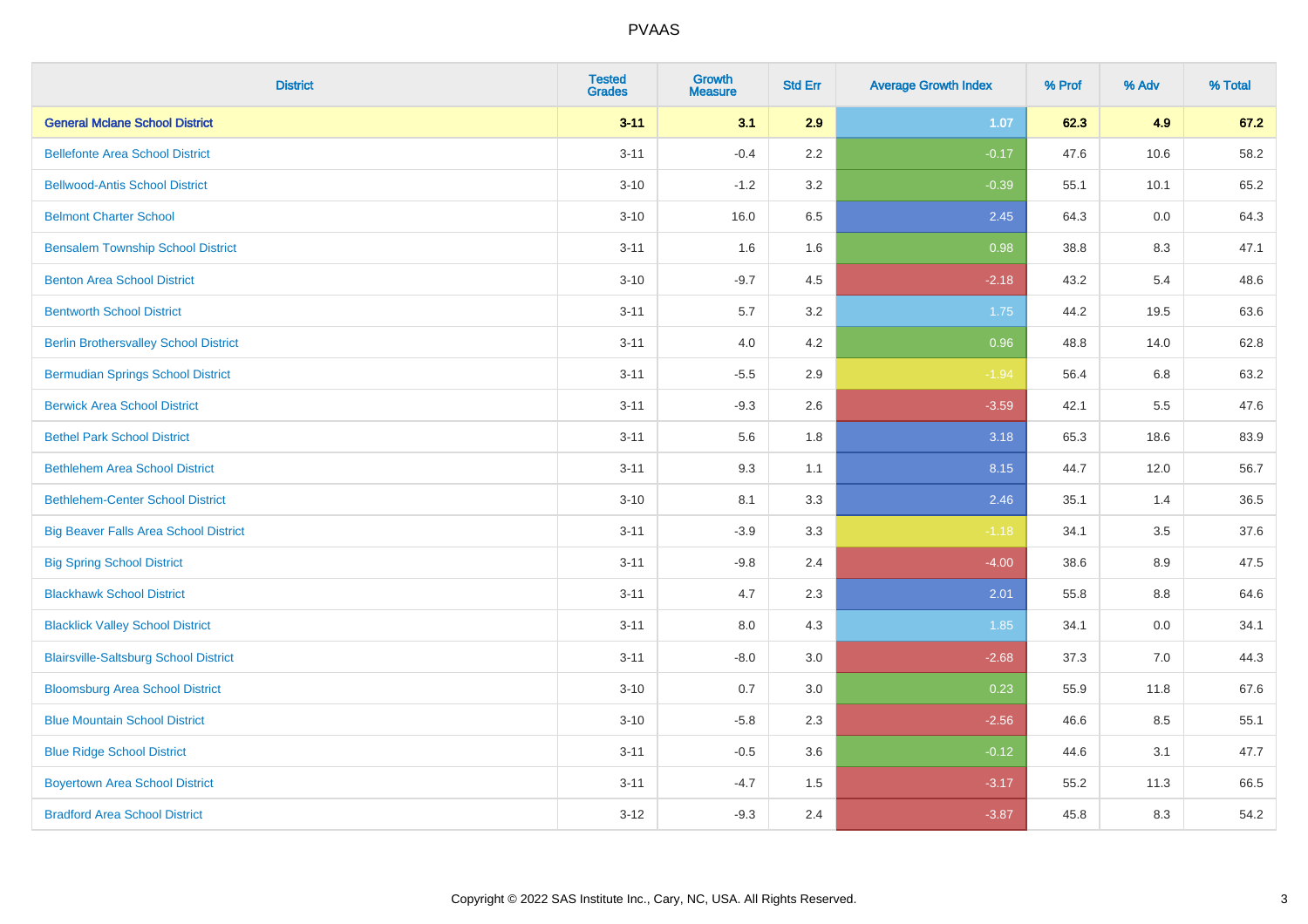| <b>District</b>                                 | <b>Tested</b><br><b>Grades</b> | <b>Growth</b><br><b>Measure</b> | <b>Std Err</b> | <b>Average Growth Index</b> | % Prof | % Adv   | % Total |
|-------------------------------------------------|--------------------------------|---------------------------------|----------------|-----------------------------|--------|---------|---------|
| <b>General Mclane School District</b>           | $3 - 11$                       | 3.1                             | 2.9            | 1.07                        | 62.3   | 4.9     | 67.2    |
| <b>Brandywine Heights Area School District</b>  | $3 - 11$                       | $-4.9$                          | 2.7            | $-1.81$                     | 49.2   | $8.2\,$ | 57.4    |
| <b>Brentwood Borough School District</b>        | $3 - 11$                       | $-5.3$                          | 3.0            | $-1.72$                     | 52.0   | 6.1     | 58.2    |
| <b>Bristol Borough School District</b>          | $3 - 12$                       | $-4.3$                          | 3.4            | $-1.27$                     | 39.7   | 1.3     | 41.0    |
| <b>Bristol Township School District</b>         | $3 - 11$                       | $-13.9$                         | 2.0            | $-7.05$                     | 31.0   | 3.7     | 34.7    |
| <b>Brockway Area School District</b>            | $3 - 11$                       | 0.6                             | 3.6            | 0.16                        | 49.2   | 7.7     | 56.9    |
| <b>Brookville Area School District</b>          | $3 - 11$                       | 6.9                             | 3.0            | 2.30                        | 55.2   | 15.6    | 70.8    |
| <b>Brownsville Area School District</b>         | $3 - 12$                       | $-7.2$                          | 3.9            | $-1.83$                     | 34.4   | 6.1     | 40.5    |
| <b>Bucks County Technical High School</b>       | $9 - 10$                       | $-12.0$                         | 2.5            | $-4.84$                     | 35.9   | 3.2     | 39.2    |
| <b>Burgettstown Area School District</b>        | $3 - 11$                       | $-2.1$                          | 3.4            | $-0.62$                     | 50.0   | 1.4     | 51.4    |
| <b>Burrell School District</b>                  | $3 - 11$                       | 4.5                             | 3.1            | 1.48                        | 58.5   | 13.8    | 72.3    |
| <b>Butler Area School District</b>              | $3 - 11$                       | $-6.5$                          | 1.5            | $-4.26$                     | 42.5   | 9.4     | 51.9    |
| California Area School District                 | $3 - 10$                       | $-7.3$                          | 3.6            | $-2.02$                     | 42.6   | $9.8\,$ | 52.5    |
| <b>Cambria Heights School District</b>          | $3 - 10$                       | $-4.1$                          | 3.1            | $-1.32$                     | 51.0   | 6.0     | 57.0    |
| <b>Camp Hill School District</b>                | $3 - 12$                       | 2.3                             | 3.0            | 0.78                        | 53.6   | 17.5    | 71.1    |
| <b>Canon-Mcmillan School District</b>           | $3 - 11$                       | $-0.8$                          | 1.6            | $-0.50$                     | 58.7   | 15.9    | 74.6    |
| <b>Canton Area School District</b>              | $3 - 11$                       | $-5.5$                          | 3.2            | $-1.75$                     | 40.7   | 2.3     | 43.0    |
| Capital Area School for the Arts Charter School | $9 - 11$                       | 5.8                             | 4.1            | 1.39                        | 59.3   | 18.6    | 78.0    |
| <b>Carbon Career &amp; Technical Institute</b>  | $9 - 11$                       | $-5.7$                          | 3.6            | $-1.59$                     | 34.5   | 1.2     | 35.7    |
| <b>Carbondale Area School District</b>          | $3 - 10$                       | 7.4                             | 3.3            | 2.25                        | 56.6   | 2.6     | 59.2    |
| <b>Carlisle Area School District</b>            | $3 - 11$                       | $-5.3$                          | 1.9            | $-2.81$                     | 54.0   | 6.3     | 60.3    |
| <b>Carlynton School District</b>                | $3 - 11$                       | 7.3                             | 3.3            | 2.22                        | 41.0   | 10.5    | 51.6    |
| <b>Carmichaels Area School District</b>         | $3 - 10$                       | $-9.3$                          | 3.3            | $-2.81$                     | 35.1   | 1.4     | 36.5    |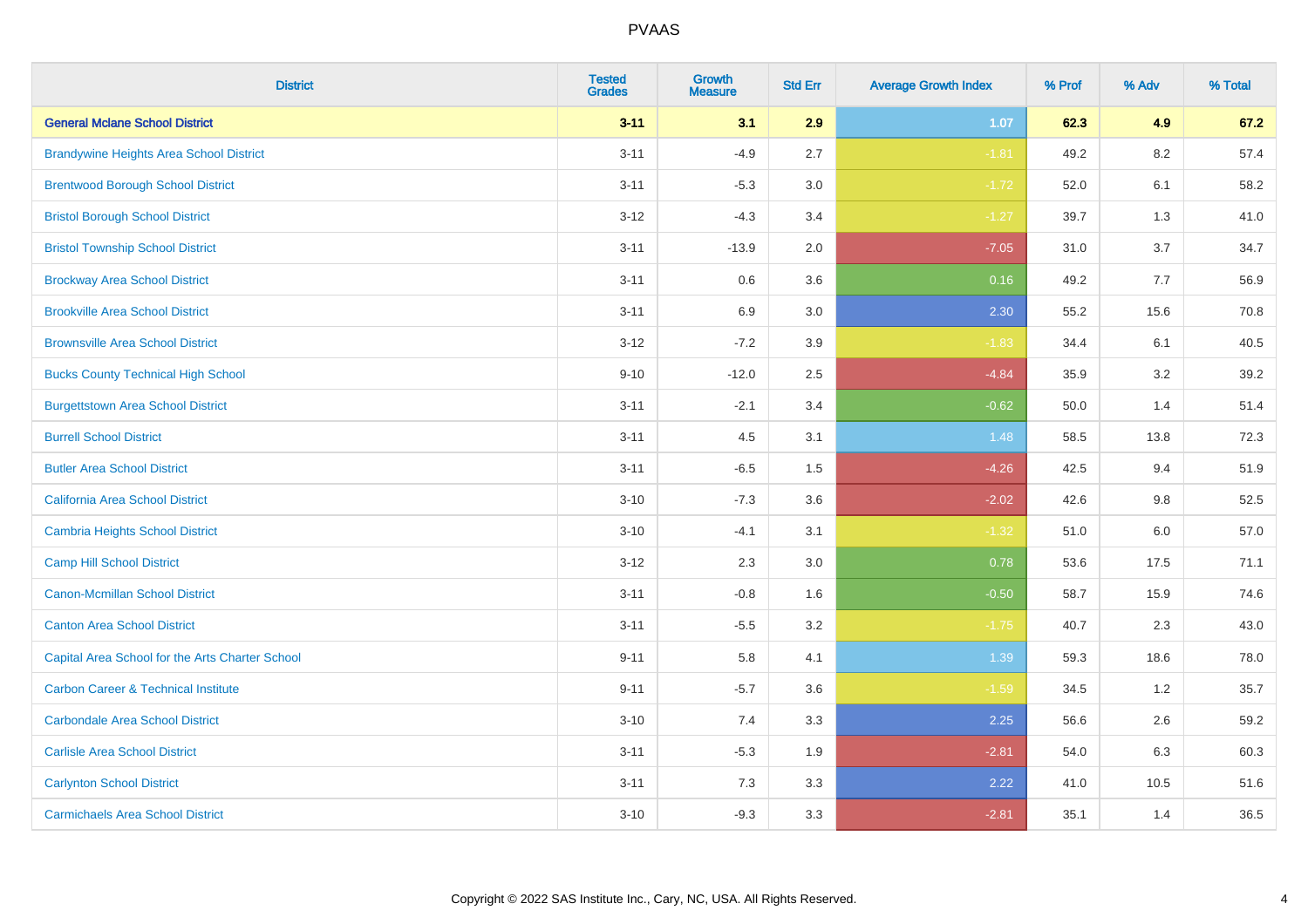| <b>District</b>                                         | <b>Tested</b><br><b>Grades</b> | <b>Growth</b><br><b>Measure</b> | <b>Std Err</b> | <b>Average Growth Index</b> | % Prof | % Adv | % Total |
|---------------------------------------------------------|--------------------------------|---------------------------------|----------------|-----------------------------|--------|-------|---------|
| <b>General Mclane School District</b>                   | $3 - 11$                       | 3.1                             | 2.9            | 1.07                        | 62.3   | 4.9   | 67.2    |
| Catasauqua Area School District                         | $3 - 12$                       | $-12.1$                         | 3.0            | $-4.00$                     | 36.8   | 7.6   | 44.3    |
| <b>Centennial School District</b>                       | $3 - 10$                       | 7.1                             | 1.7            | 4.29                        | 50.1   | 8.7   | 58.9    |
| Center For Student Learning Charter School At Pennsbury | $6 - 12$                       | $-2.9$                          | 6.1            | $-0.47$                     | 42.9   | 0.0   | 42.9    |
| <b>Central Bucks School District</b>                    | $3 - 11$                       | 1.6                             | 0.9            | 1.66                        | 63.0   | 16.8  | 79.8    |
| <b>Central Cambria School District</b>                  | $3 - 11$                       | 3.0                             | 2.5            | 1.17                        | 56.2   | 9.7   | 66.0    |
| <b>Central Columbia School District</b>                 | $3 - 12$                       | $-4.8$                          | 2.6            | $-1.86$                     | 53.7   | 14.8  | 68.5    |
| <b>Central Dauphin School District</b>                  | $3 - 11$                       | 4.4                             | 1.3            | 3.32                        | 53.3   | 7.4   | 60.7    |
| <b>Central Fulton School District</b>                   | $3 - 11$                       | $-0.5$                          | 3.5            | $-0.14$                     | 51.4   | 8.6   | 60.0    |
| <b>Central Greene School District</b>                   | $3 - 11$                       | $-1.6$                          | 2.8            | $-0.55$                     | 54.2   | 2.8   | 57.0    |
| <b>Central Valley School District</b>                   | $3 - 10$                       | 4.8                             | 2.4            | 1.98                        | 56.9   | 9.0   | 65.9    |
| <b>Central York School District</b>                     | $3 - 12$                       | 12.3                            | 1.7            | 7.20                        | 55.5   | 11.5  | 67.0    |
| <b>Chambersburg Area School District</b>                | $3 - 11$                       | $-9.5$                          | 1.3            | $-7.20$                     | 42.7   | 8.6   | 51.4    |
| <b>Charleroi School District</b>                        | $3 - 11$                       | $-2.6$                          | 3.0            | $-0.86$                     | 55.7   | 7.4   | 63.1    |
| <b>Chartiers Valley School District</b>                 | $3 - 11$                       | $-1.7$                          | 2.0            | $-0.81$                     | 54.7   | 8.4   | 63.1    |
| <b>Chartiers-Houston School District</b>                | $3 - 10$                       | $-8.6$                          | 3.5            | $-2.41$                     | 59.7   | 4.5   | 64.2    |
| <b>Cheltenham School District</b>                       | $3 - 11$                       | $-1.4$                          | 2.1            | $-0.67$                     | 46.1   | 10.0  | 56.1    |
| <b>Chester Charter Scholars Academy Charter School</b>  | $3 - 12$                       | 8.4                             | 4.1            | 2.03                        | 23.4   | 0.0   | 23.4    |
| <b>Chester-Upland School District</b>                   | $3 - 11$                       | $-0.3$                          | 2.7            | $-0.09$                     | 13.8   | 0.8   | 14.6    |
| <b>Chestnut Ridge School District</b>                   | $3 - 12$                       | $-3.4$                          | 2.9            | $-1.17$                     | 46.6   | 5.8   | 52.4    |
| <b>Chichester School District</b>                       | $3 - 11$                       | $-2.7$                          | 2.3            | $-1.17$                     | 44.6   | 6.6   | 51.2    |
| <b>City CHS</b>                                         | $10 - 11$                      | 13.6                            | 2.7            | 5.12                        | 45.8   | 3.0   | 48.8    |
| <b>Clairton City School District</b>                    | $3 - 11$                       | 3.5                             | 3.7            | 0.95                        | 13.4   | 0.0   | 13.4    |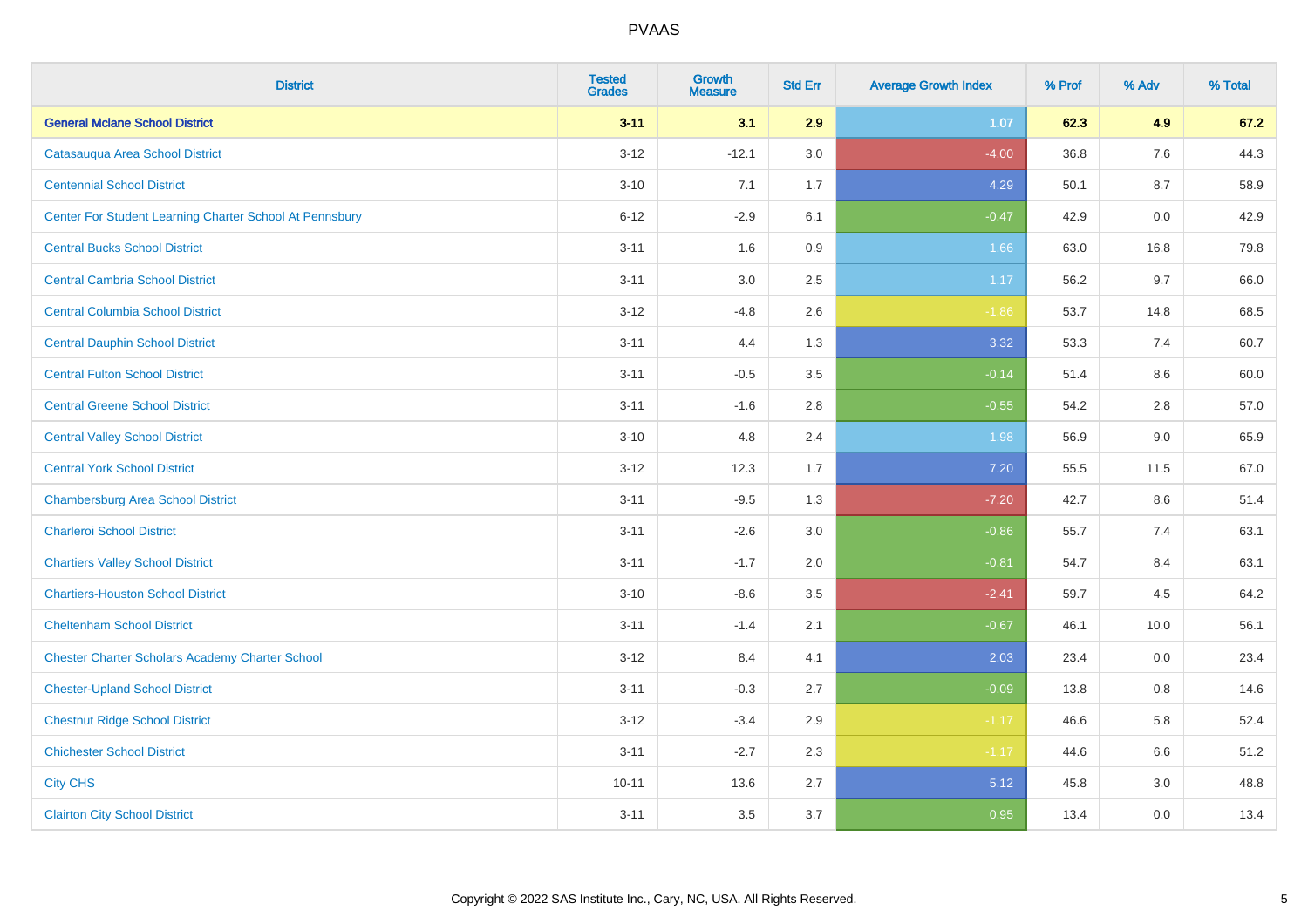| <b>District</b>                                    | <b>Tested</b><br><b>Grades</b> | <b>Growth</b><br><b>Measure</b> | <b>Std Err</b> | <b>Average Growth Index</b> | % Prof | % Adv | % Total |
|----------------------------------------------------|--------------------------------|---------------------------------|----------------|-----------------------------|--------|-------|---------|
| <b>General Mclane School District</b>              | $3 - 11$                       | 3.1                             | 2.9            | 1.07                        | 62.3   | 4.9   | 67.2    |
| <b>Clarion Area School District</b>                | $3 - 11$                       | 10.3                            | 4.1            | 2.51                        | 45.4   | 14.6  | 60.0    |
| <b>Clarion-Limestone Area School District</b>      | $3 - 12$                       | $-2.5$                          | 4.1            | $-0.60$                     | 56.8   | 6.8   | 63.6    |
| <b>Claysburg-Kimmel School District</b>            | $3 - 11$                       | $-5.7$                          | 4.0            | $-1.42$                     | 42.9   | 8.2   | 51.0    |
| <b>Clearfield Area School District</b>             | $3 - 10$                       | $-9.4$                          | 2.6            | $-3.56$                     | 43.0   | 3.1   | 46.1    |
| <b>Coatesville Area School District</b>            | $3 - 11$                       | $-4.4$                          | 1.7            | $-2.62$                     | 36.3   | 4.2   | 40.5    |
| <b>Cocalico School District</b>                    | $3 - 11$                       | 10.6                            | 2.0            | 5.18                        | 50.8   | 14.1  | 64.8    |
| <b>Collegium Charter School</b>                    | $3 - 10$                       | 5.9                             | 2.5            | 2.33                        | 38.1   | 7.9   | 46.0    |
| <b>Colonial School District</b>                    | $3 - 11$                       | 14.0                            | 1.7            | 8.21                        | 60.2   | 19.6  | 79.8    |
| <b>Columbia Borough School District</b>            | $3 - 12$                       | $-3.1$                          | 3.5            | $-0.89$                     | 29.5   | 1.9   | 31.4    |
| <b>Columbia-Montour AVTS</b>                       | $9 - 10$                       | $-12.5$                         | 3.0            | $-4.16$                     | 22.3   | 0.6   | 22.9    |
| <b>Commodore Perry School District</b>             | $3 - 11$                       | 3.2                             | 5.5            | 0.58                        | 58.3   | 0.0   | 58.3    |
| <b>Commonwealth Charter Academy Charter School</b> | $3 - 10$                       | 9.1                             | 1.9            | 4.90                        | 47.2   | 9.1   | 56.3    |
| Community Academy Of Philadelphia Charter School   | $3 - 11$                       | 5.8                             | 2.7            | 2.12                        | 26.7   | 0.9   | 27.6    |
| Conemaugh Township Area School District            | $3-12$                         | $-3.7$                          | 3.4            | $-1.09$                     | 53.8   | 17.6  | 71.4    |
| <b>Conemaugh Valley School District</b>            | $3 - 12$                       | $-3.2$                          | 4.1            | $-0.78$                     | 48.2   | 5.6   | 53.7    |
| <b>Conestoga Valley School District</b>            | $3 - 11$                       | 8.7                             | 1.8            | 4.69                        | 60.3   | 13.5  | 73.8    |
| <b>Conewago Valley School District</b>             | $3 - 12$                       | $-0.9$                          | 2.0            | $-0.45$                     | 51.7   | 9.6   | 61.3    |
| <b>Conneaut School District</b>                    | $3-12$                         | $-7.5$                          | 2.6            | $-2.91$                     | 38.4   | 7.4   | 45.8    |
| <b>Connellsville Area School District</b>          | $3 - 11$                       | 6.1                             | 2.0            | 3.05                        | 45.4   | 7.8   | 53.2    |
| <b>Conrad Weiser Area School District</b>          | $3 - 11$                       | 3.6                             | 2.2            | 1.63                        | 52.1   | 2.1   | 54.2    |
| <b>Cornell School District</b>                     | $3 - 11$                       | $-1.6$                          | 5.0            | $-0.32$                     | 33.8   | 1.5   | 35.4    |
| <b>Cornwall-Lebanon School District</b>            | $3 - 11$                       | 8.3                             | 1.6            | 5.08                        | 47.2   | 8.4   | 55.6    |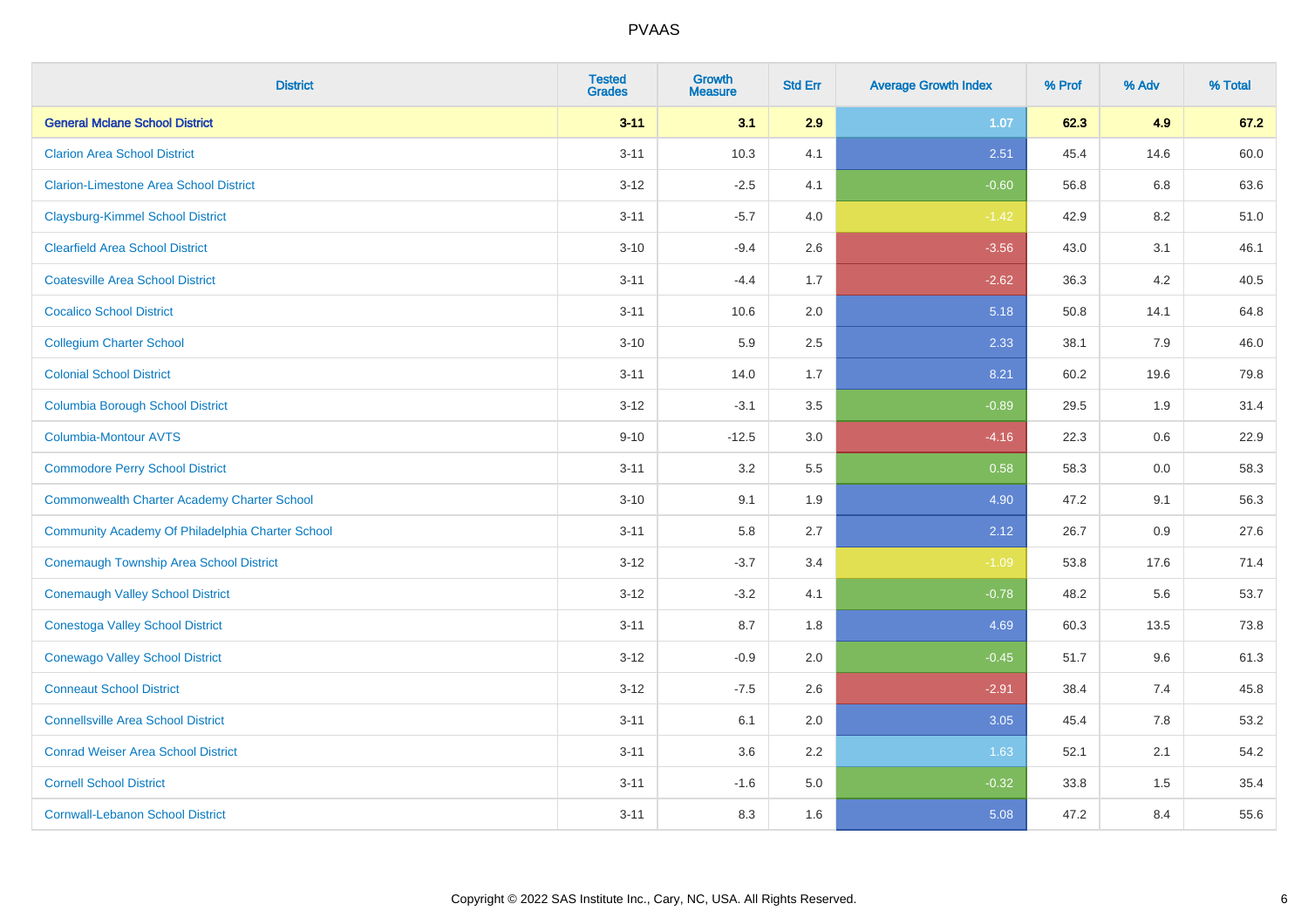| <b>District</b>                          | <b>Tested</b><br><b>Grades</b> | <b>Growth</b><br><b>Measure</b> | <b>Std Err</b> | <b>Average Growth Index</b> | % Prof | % Adv | % Total |
|------------------------------------------|--------------------------------|---------------------------------|----------------|-----------------------------|--------|-------|---------|
| <b>General Mclane School District</b>    | $3 - 11$                       | 3.1                             | 2.9            | 1.07                        | 62.3   | 4.9   | 67.2    |
| <b>Corry Area School District</b>        | $3 - 11$                       | $-5.3$                          | 2.6            | $-2.03$                     | 38.5   | 6.0   | 44.5    |
| <b>Coudersport Area School District</b>  | $3 - 11$                       | 7.7                             | 3.7            | 2.06                        | 55.7   | 8.2   | 63.9    |
| <b>Council Rock School District</b>      | $3 - 11$                       | 8.9                             | 1.2            | 7.65                        | 62.8   | 16.6  | 79.4    |
| <b>Cranberry Area School District</b>    | $3 - 12$                       | 9.2                             | 3.0            | 3.04                        | 47.5   | 10.2  | 57.6    |
| <b>Crawford Central School District</b>  | $3 - 11$                       | $-4.7$                          | 2.2            | $-2.15$                     | 40.6   | 10.5  | 51.1    |
| <b>Crestwood School District</b>         | $3 - 11$                       | $-0.4$                          | 2.4            | $-0.17$                     | 57.4   | 17.0  | 74.4    |
| <b>Cumberland Valley School District</b> | $3 - 12$                       | 18.5                            | 1.3            | 14.64                       | 60.7   | 23.4  | 84.1    |
| <b>Curwensville Area School District</b> | $3 - 11$                       | $-27.9$                         | 4.1            | $-6.72$                     | 42.5   | 4.1   | 46.6    |
| <b>Dallas School District</b>            | $3 - 11$                       | $-2.5$                          | 2.2            | $-1.12$                     | 54.9   | 7.6   | 62.4    |
| <b>Dallastown Area School District</b>   | $3 - 11$                       | 13.5                            | 1.5            | 8.84                        | 56.0   | 17.9  | 73.8    |
| <b>Daniel Boone Area School District</b> | $3 - 12$                       | 5.7                             | 2.0            | 2.88                        | 51.0   | 11.5  | 62.6    |
| Danville Area School District            | $3 - 11$                       | 0.4                             | 2.6            | 0.15                        | 57.4   | 18.4  | 75.7    |
| <b>Dauphin County Technical School</b>   | $9 - 11$                       | $-45.5$                         | 2.6            | $-17.72$                    | 14.4   | 2.5   | 16.9    |
| <b>Deer Lakes School District</b>        | $3 - 11$                       | 17.0                            | 2.7            | 6.32                        | 61.5   | 16.4  | 77.9    |
| <b>Delaware Valley School District</b>   | $3 - 11$                       | 12.6                            | 1.8            | 6.93                        | 55.2   | 16.2  | 71.4    |
| <b>Derry Area School District</b>        | $3 - 11$                       | 13.2                            | 2.8            | 4.69                        | 60.0   | 12.5  | 72.5    |
| <b>Derry Township School District</b>    | $3 - 10$                       | 12.8                            | 2.0            | 6.39                        | 54.8   | 25.8  | 80.6    |
| <b>Donegal School District</b>           | $3 - 12$                       | 3.1                             | 2.4            | 1.29                        | 60.6   | 9.1   | 69.7    |
| Dover Area School District               | $3 - 12$                       | 6.0                             | 2.1            | 2.94                        | 52.2   | 6.0   | 58.2    |
| Downingtown Area School District         | $3 - 11$                       | 12.1                            | 1.1            | 10.67                       | 60.0   | 23.5  | 83.6    |
| Dr Robert Ketterer Charter School Inc    | $6 - 12$                       | 10.1                            | 5.0            | 2.04                        | 14.9   | 0.4   | 15.3    |
| <b>Dubois Area School District</b>       | $3 - 11$                       | $-6.2$                          | 2.0            | $-3.07$                     | 50.9   | 13.4  | 64.3    |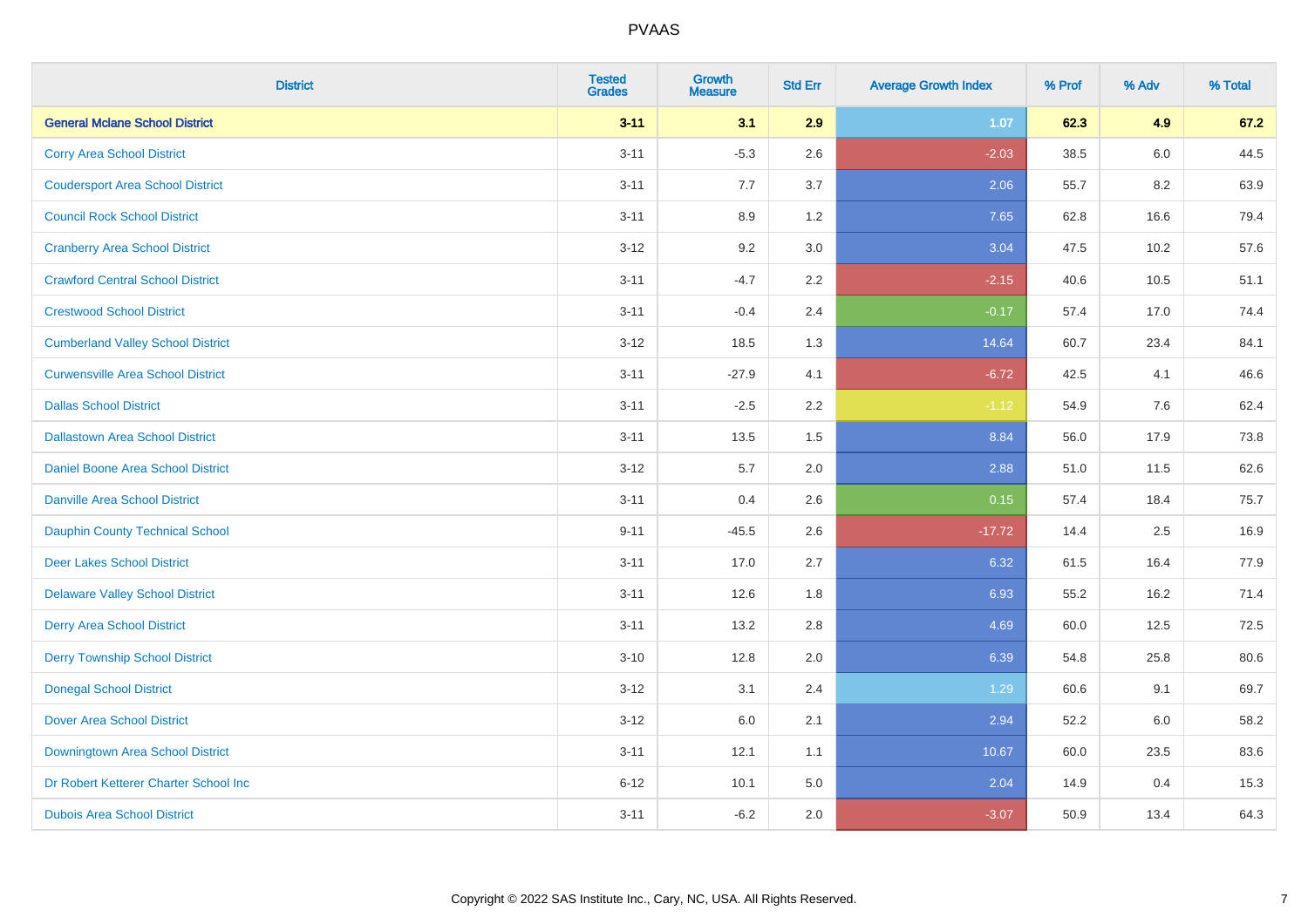| <b>District</b>                                   | <b>Tested</b><br><b>Grades</b> | <b>Growth</b><br><b>Measure</b> | <b>Std Err</b> | <b>Average Growth Index</b> | % Prof | % Adv | % Total |
|---------------------------------------------------|--------------------------------|---------------------------------|----------------|-----------------------------|--------|-------|---------|
| <b>General Mclane School District</b>             | $3 - 11$                       | 3.1                             | 2.9            | 1.07                        | 62.3   | 4.9   | 67.2    |
| <b>Dunmore School District</b>                    | $3 - 11$                       | $-7.7$                          | 2.9            | $-2.62$                     | 34.0   | 7.2   | 41.2    |
| <b>East Allegheny School District</b>             | $3 - 11$                       | $-6.3$                          | 3.3            | $-1.87$                     | 31.9   | 9.7   | 41.7    |
| <b>East Lycoming School District</b>              | $3 - 11$                       | $-6.0$                          | 2.7            | $-2.24$                     | 48.3   | 4.2   | 52.5    |
| <b>East Penn School District</b>                  | $3 - 11$                       | 4.1                             | 1.3            | 3.27                        | 55.8   | 11.5  | 67.3    |
| <b>East Pennsboro Area School District</b>        | $3 - 11$                       | $-4.2$                          | 2.5            | $-1.71$                     | 60.8   | 8.5   | 69.3    |
| East Stroudsburg Area School District             | $3 - 11$                       | 0.1                             | 1.6            | 0.05                        | 45.8   | 7.8   | 53.6    |
| <b>Eastern Lancaster County School District</b>   | $3 - 12$                       | 4.5                             | 2.2            | 2.09                        | 46.3   | 11.4  | 57.6    |
| <b>Eastern Lebanon County School District</b>     | $3 - 11$                       | 8.6                             | 2.2            | 3.84                        | 48.8   | 11.4  | 60.3    |
| <b>Eastern York School District</b>               | $3 - 11$                       | 9.6                             | 2.6            | 3.71                        | 56.3   | 12.6  | 68.9    |
| <b>Easton Area School District</b>                | $3 - 12$                       | $-4.1$                          | 1.4            | $-2.91$                     | 39.9   | 4.0   | 43.9    |
| <b>Elizabeth Forward School District</b>          | $3 - 11$                       | $-8.4$                          | 2.4            | $-3.41$                     | 51.7   | 4.0   | 55.7    |
| <b>Elizabethtown Area School District</b>         | $3 - 12$                       | $-0.9$                          | 1.9            | $-0.47$                     | 50.0   | 11.2  | 61.2    |
| <b>Elk Lake School District</b>                   | $3 - 11$                       | $-4.0$                          | 3.3            | $-1.23$                     | 46.2   | 3.3   | 49.4    |
| <b>Ellwood City Area School District</b>          | $3 - 11$                       | $-4.2$                          | 3.2            | $-1.29$                     | 54.1   | 14.1  | 68.2    |
| <b>Ephrata Area School District</b>               | $3 - 11$                       | 5.6                             | 1.8            | 3.12                        | 54.7   | 9.5   | 64.2    |
| <b>Erie City School District</b>                  | $3 - 12$                       | $-14.5$                         | 1.6            | $-9.26$                     | 25.4   | 3.0   | 28.4    |
| Esperanza Academy Charter School                  | $4 - 11$                       | 4.0                             | 2.5            | 1.61                        | 32.4   | 0.7   | 33.1    |
| <b>Esperanza Cyber Charter School</b>             | $3 - 11$                       | 7.1                             | 6.1            | 1.16                        | 9.1    | 0.0   | 9.1     |
| <b>Everett Area School District</b>               | $3 - 11$                       | 5.0                             | 3.4            | 1.47                        | 60.5   | 1.3   | 61.8    |
| <b>Executive Education Academy Charter School</b> | $3 - 10$                       | $-6.5$                          | 3.1            | $-2.08$                     | 23.7   | 2.2   | 25.8    |
| <b>Exeter Township School District</b>            | $3 - 11$                       | $-10.4$                         | 1.9            | $-5.44$                     | 50.6   | 2.7   | 53.3    |
| <b>Fairfield Area School District</b>             | $3 - 11$                       | $-5.6$                          | 3.4            | $-1.66$                     | 57.9   | 4.0   | 61.8    |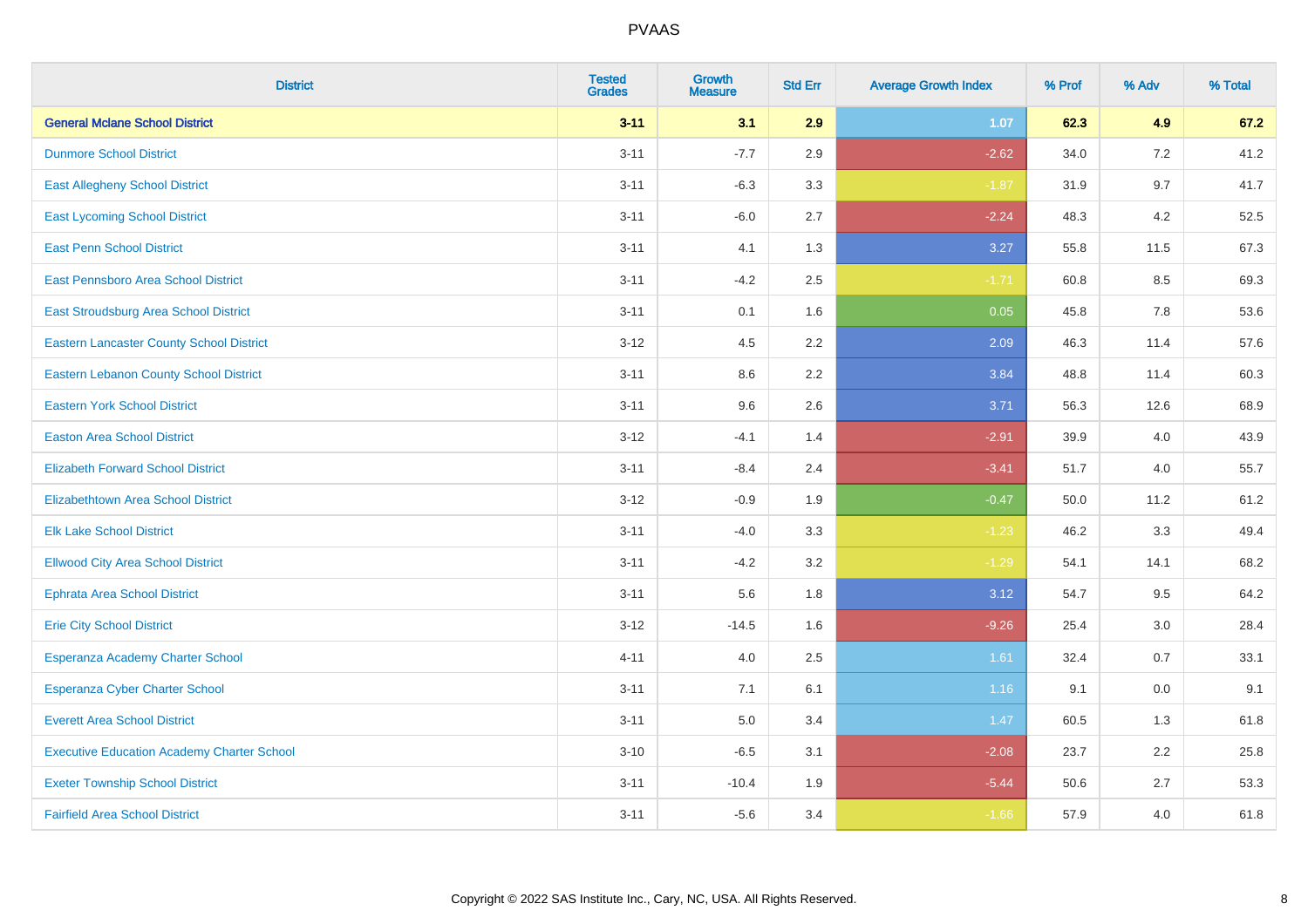| <b>District</b>                             | <b>Tested</b><br><b>Grades</b> | <b>Growth</b><br><b>Measure</b> | <b>Std Err</b> | <b>Average Growth Index</b> | % Prof | % Adv   | % Total |
|---------------------------------------------|--------------------------------|---------------------------------|----------------|-----------------------------|--------|---------|---------|
| <b>General Mclane School District</b>       | $3 - 11$                       | 3.1                             | 2.9            | 1.07                        | 62.3   | 4.9     | 67.2    |
| <b>Fairview School District</b>             | $3 - 11$                       | 3.4                             | 2.6            | 1.32                        | 57.2   | 17.6    | 74.8    |
| <b>Fannett-Metal School District</b>        | $3 - 11$                       | $-3.4$                          | 5.1            | $-0.67$                     | 38.7   | 8.1     | 46.8    |
| <b>Farrell Area School District</b>         | $3 - 11$                       | $-10.4$                         | 4.3            | $-2.41$                     | 19.0   | $0.0\,$ | 19.0    |
| <b>Ferndale Area School District</b>        | $3 - 10$                       | $-5.8$                          | 4.3            | $-1.33$                     | 40.0   | 0.0     | 40.0    |
| <b>Fleetwood Area School District</b>       | $3 - 10$                       | 12.2                            | 2.2            | 5.68                        | 53.5   | 11.6    | 65.2    |
| <b>Forbes Road School District</b>          | $3 - 11$                       | 2.8                             | 5.1            | 0.56                        | 41.4   | 10.3    | 51.7    |
| <b>Forest Area School District</b>          | $3 - 11$                       | $-4.4$                          | 5.4            | $-0.81$                     | 36.2   | 2.1     | 38.3    |
| <b>Forest City Regional School District</b> | $3-12$                         | $-6.0$                          | 3.0            | $-1.96$                     | 44.1   | $0.0\,$ | 44.1    |
| <b>Forest Hills School District</b>         | $3 - 11$                       | $-7.3$                          | 2.7            | $-2.74$                     | 41.1   | 13.7    | 54.8    |
| <b>Fort Cherry School District</b>          | $3 - 10$                       | $-5.9$                          | 3.8            | $-1.56$                     | 55.2   | $5.2\,$ | 60.3    |
| <b>Fort Leboeuf School District</b>         | $3 - 11$                       | 11.7                            | 2.5            | 4.73                        | 48.5   | 21.1    | 69.6    |
| Fox Chapel Area School District             | $3 - 11$                       | 9.8                             | 1.8            | 5.36                        | 56.6   | 28.6    | 85.2    |
| <b>Franklin Area School District</b>        | $3 - 11$                       | 6.6                             | 2.8            | 2.34                        | 48.2   | 4.5     | 52.7    |
| <b>Franklin Regional School District</b>    | $3 - 11$                       | 2.0                             | 1.9            | 1.02                        | 66.7   | 15.5    | 82.1    |
| <b>Frazier School District</b>              | $3 - 11$                       | $-17.2$                         | 3.7            | $-4.70$                     | 37.1   | 1.6     | 38.7    |
| <b>Freedom Area School District</b>         | $3 - 11$                       | $-7.1$                          | 3.0            | $-2.37$                     | 43.8   | 4.2     | 47.9    |
| <b>Freeport Area School District</b>        | $3 - 10$                       | 9.7                             | 2.5            | 3.91                        | 57.5   | 17.8    | 75.3    |
| <b>Galeton Area School District</b>         | $3 - 11$                       | 2.2                             | 5.3            | 0.42                        | 41.3   | 4.4     | 45.6    |
| <b>Garnet Valley School District</b>        | $3 - 10$                       | 10.9                            | 1.7            | 6.53                        | 67.1   | 19.0    | 86.1    |
| <b>Gateway School District</b>              | $3 - 11$                       | 0.8                             | 2.2            | 0.38                        | 52.1   | 13.8    | 65.9    |
| <b>General Mclane School District</b>       | $3 - 11$                       | 3.1                             | 2.9            | 1.07                        | 62.3   | 4.9     | 67.2    |
| <b>Gettysburg Area School District</b>      | $3 - 11$                       | $-4.0$                          | 2.1            | $-1.89$                     | 45.3   | 14.0    | 59.3    |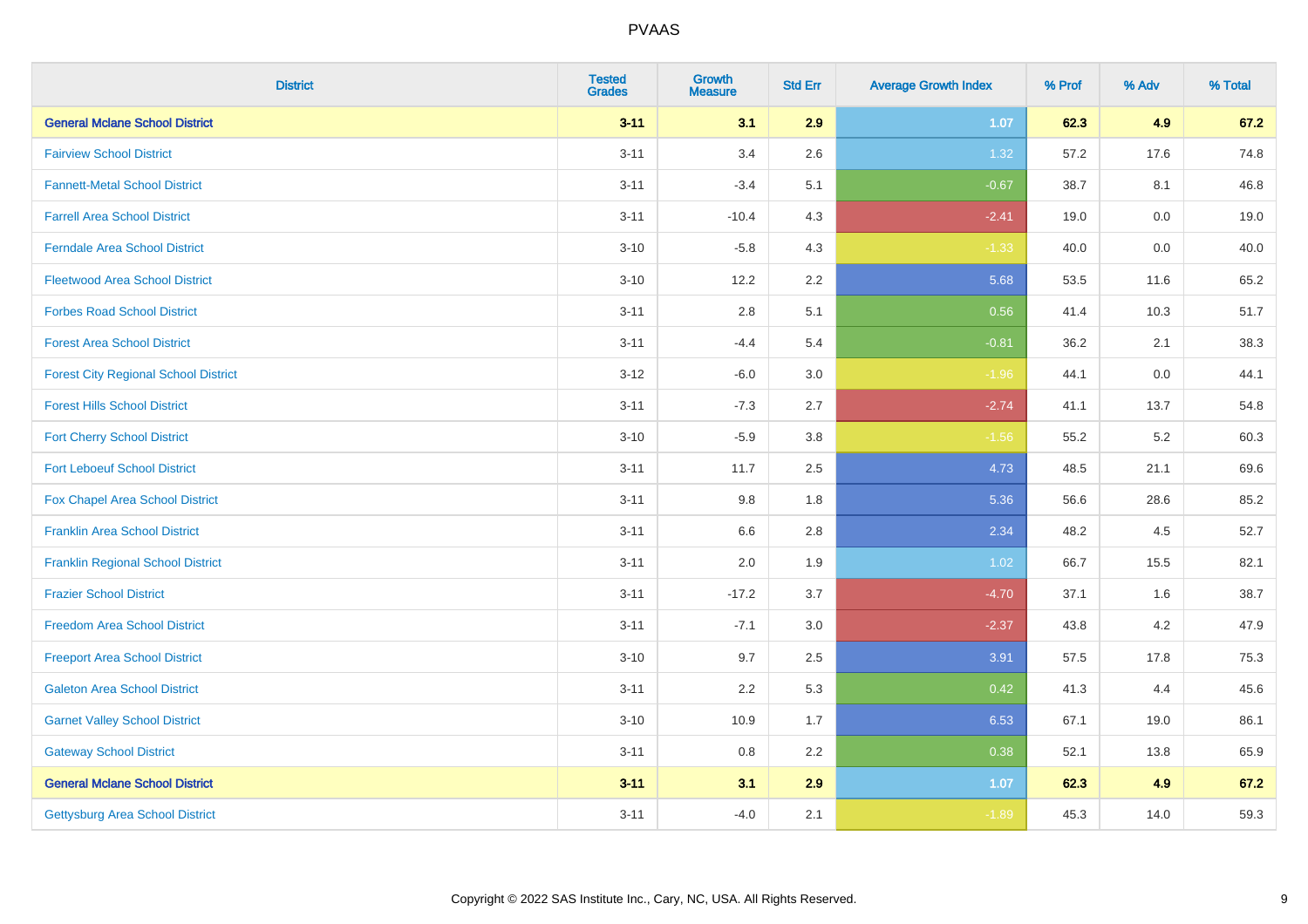| <b>District</b>                               | <b>Tested</b><br><b>Grades</b> | <b>Growth</b><br><b>Measure</b> | <b>Std Err</b> | <b>Average Growth Index</b> | % Prof | % Adv   | % Total |
|-----------------------------------------------|--------------------------------|---------------------------------|----------------|-----------------------------|--------|---------|---------|
| <b>General Mclane School District</b>         | $3 - 11$                       | 3.1                             | 2.9            | 1.07                        | 62.3   | 4.9     | 67.2    |
| <b>Gillingham Charter School</b>              | $3 - 11$                       | $-4.4$                          | 5.6            | $-0.77$                     | 20.8   | $8.3\,$ | 29.2    |
| <b>Girard School District</b>                 | $3 - 11$                       | $-0.6$                          | 2.7            | $-0.22$                     | 53.9   | 15.6    | 69.6    |
| <b>Glendale School District</b>               | $3 - 10$                       | $-0.9$                          | 3.7            | $-0.24$                     | 50.0   | 5.4     | 55.4    |
| <b>Governor Mifflin School District</b>       | $3 - 11$                       | 4.1                             | 1.8            | 2.33                        | 42.5   | 7.2     | 49.7    |
| <b>Great Valley School District</b>           | $3 - 11$                       | 15.0                            | 1.9            | 7.98                        | 50.0   | 35.0    | 85.0    |
| <b>Greater Johnstown School District</b>      | $3 - 11$                       | $-3.1$                          | 2.6            | $-1.19$                     | 26.1   | 0.0     | 26.1    |
| <b>Greater Latrobe School District</b>        | $3 - 11$                       | 0.6                             | 1.9            | 0.31                        | 55.5   | 14.1    | 69.5    |
| <b>Greater Nanticoke Area School District</b> | $3 - 12$                       | 11.2                            | 2.8            | 4.01                        | 38.0   | 12.4    | 50.4    |
| <b>Greencastle-Antrim School District</b>     | $3 - 11$                       | $-3.0$                          | 2.2            | $-1.36$                     | 62.4   | 9.9     | 72.3    |
| <b>Greensburg Salem School District</b>       | $3 - 11$                       | $-4.4$                          | 2.4            | $-1.88$                     | 47.6   | 4.9     | 52.4    |
| <b>Greenville Area School District</b>        | $3 - 11$                       | 0.7                             | 2.9            | 0.26                        | 53.4   | 6.9     | 60.3    |
| <b>Greenwood School District</b>              | $3 - 11$                       | 15.9                            | 3.9            | 4.11                        | 50.0   | 25.0    | 75.0    |
| <b>Grove City Area School District</b>        | $3 - 12$                       | 5.1                             | 2.4            | 2.09                        | 36.4   | 16.5    | 52.8    |
| <b>Halifax Area School District</b>           | $3 - 11$                       | 4.7                             | 3.9            | 1.22                        | 61.5   | 9.6     | 71.2    |
| <b>Hamburg Area School District</b>           | $3 - 11$                       | 8.9                             | 2.5            | 3.63                        | 43.5   | 8.2     | 51.7    |
| <b>Hampton Township School District</b>       | $3 - 11$                       | 5.1                             | 2.2            | 2.35                        | 54.0   | 28.2    | 82.2    |
| <b>Hanover Area School District</b>           | $3 - 11$                       | 2.2                             | 4.6            | 0.48                        | 42.9   | 5.7     | 48.6    |
| <b>Hanover Public School District</b>         | $3 - 11$                       | 5.2                             | 2.8            | 1.83                        | 52.2   | 14.4    | 66.7    |
| <b>Harbor Creek School District</b>           | $3 - 11$                       | $-7.1$                          | 2.7            | $-2.67$                     | 48.8   | 15.2    | 64.0    |
| Harmony Area School District                  | $3 - 10$                       | 4.5                             | 6.3            | 0.72                        | 33.3   | 13.3    | 46.7    |
| <b>Harrisburg City School District</b>        | $3 - 11$                       | $-0.4$                          | 2.1            | $-0.19$                     | 15.1   | 0.4     | 15.5    |
| <b>Hatboro-Horsham School District</b>        | $3 - 11$                       | $-12.8$                         | 1.7            | $-7.47$                     | 45.6   | 7.2     | 52.8    |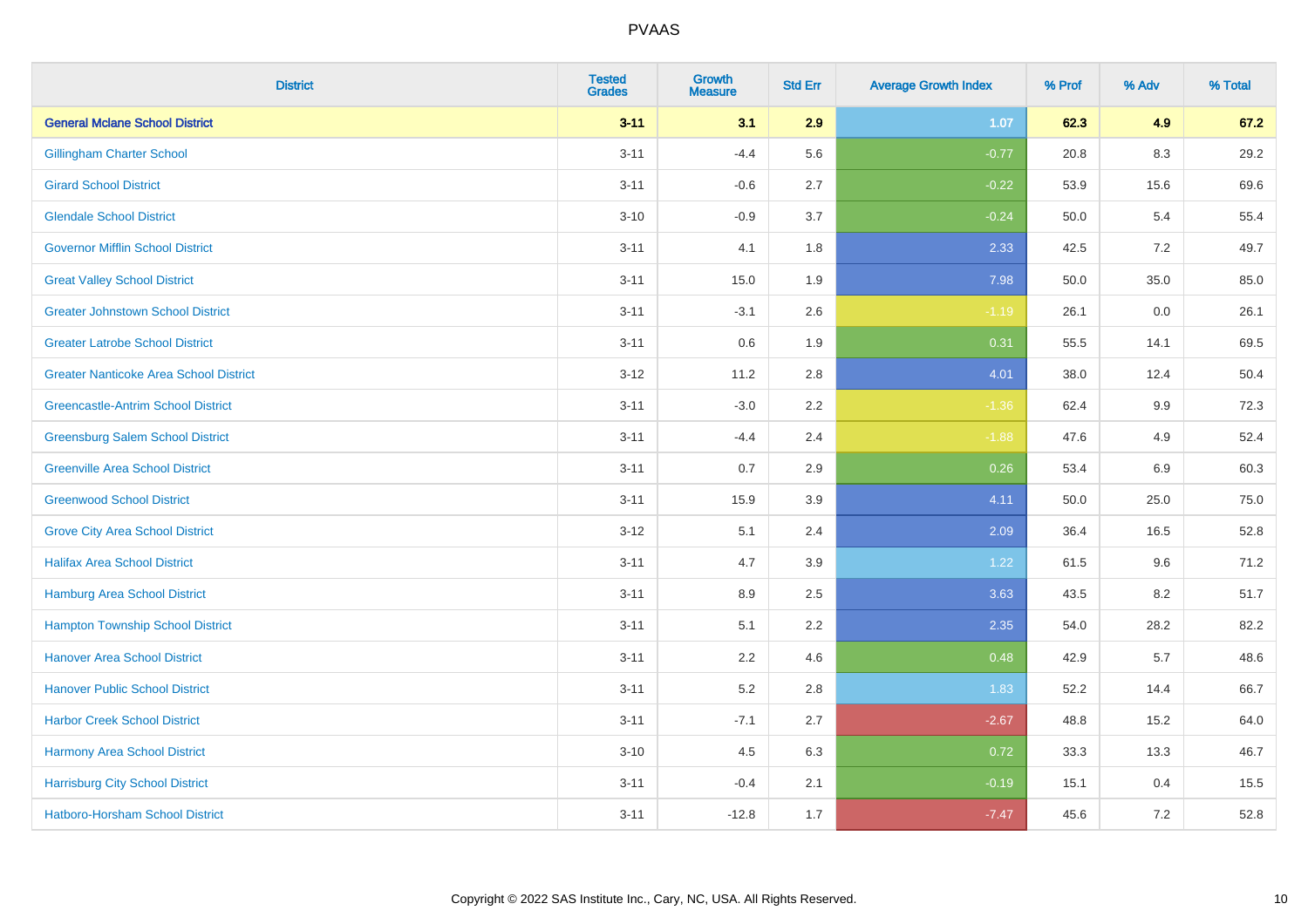| <b>District</b>                               | <b>Tested</b><br><b>Grades</b> | <b>Growth</b><br><b>Measure</b> | <b>Std Err</b> | <b>Average Growth Index</b> | % Prof | % Adv   | % Total |
|-----------------------------------------------|--------------------------------|---------------------------------|----------------|-----------------------------|--------|---------|---------|
| <b>General Mclane School District</b>         | $3 - 11$                       | 3.1                             | 2.9            | 1.07                        | 62.3   | 4.9     | 67.2    |
| <b>Haverford Township School District</b>     | $3 - 11$                       | $8.0\,$                         | 1.5            | 5.27                        | 53.0   | 25.5    | 78.6    |
| <b>Hazleton Area School District</b>          | $3 - 11$                       | 9.6                             | 1.4            | 6.77                        | 45.0   | 7.8     | 52.9    |
| <b>Hempfield Area School District</b>         | $3 - 12$                       | 4.6                             | 1.6            | 2.86                        | 53.5   | 20.1    | 73.6    |
| <b>Hempfield School District</b>              | $3 - 11$                       | 0.1                             | 1.4            | 0.08                        | 58.2   | 9.9     | 68.2    |
| <b>Hermitage School District</b>              | $3 - 12$                       | 3.8                             | 2.4            | 1.60                        | 57.5   | 9.3     | 66.8    |
| <b>Highlands School District</b>              | $3 - 11$                       | $-7.4$                          | 2.7            | $-2.76$                     | 44.4   | 3.7     | 48.2    |
| Hollidaysburg Area School District            | $3 - 11$                       | 6.0                             | 2.1            | 2.88                        | 57.1   | 12.3    | 69.4    |
| <b>Homer-Center School District</b>           | $3 - 11$                       | 9.7                             | 3.6            | 2.70                        | 45.1   | 17.2    | 62.3    |
| Hope For Hyndman Charter School               | $3 - 11$                       | $-2.0$                          | 6.1            | $-0.32$                     | 33.3   | 0.0     | 33.3    |
| <b>Hopewell Area School District</b>          | $3 - 11$                       | 2.6                             | 2.7            | 0.97                        | 58.4   | 4.0     | 62.4    |
| Huntingdon Area School District               | $3 - 11$                       | $-2.0$                          | 2.7            | $-0.72$                     | 36.8   | 10.3    | 47.0    |
| Imhotep Institute Charter High School         | $9 - 11$                       | $-5.3$                          | 5.8            | $-0.92$                     | 25.0   | $0.0\,$ | 25.0    |
| Indiana Area School District                  | $3 - 11$                       | $-5.3$                          | 2.3            | $-2.28$                     | 47.6   | 18.4    | 66.1    |
| <b>Innovative Arts Academy Charter School</b> | $6 - 11$                       | $-9.1$                          | 3.7            | $-2.44$                     | 9.5    | $0.0\,$ | 9.5     |
| Insight PA Cyber Charter School               | $3 - 11$                       | 0.7                             | 5.7            | 0.12                        | 50.0   | 4.8     | 54.8    |
| <b>Interboro School District</b>              | $3 - 12$                       | $-7.3$                          | 2.1            | $-3.43$                     | 46.6   | 4.8     | 51.4    |
| <b>Iroquois School District</b>               | $3 - 11$                       | 13.1                            | 3.0            | 4.35                        | 48.2   | 7.8     | 56.0    |
| <b>Jamestown Area School District</b>         | $3 - 11$                       | 13.5                            | 4.2            | 3.19                        | 64.4   | 13.3    | 77.8    |
| Jeannette City School District                | $3 - 11$                       | $-4.3$                          | $3.8\,$        | $-1.13$                     | 46.7   | 7.5     | 54.2    |
| Jefferson County-Dubois AVTS                  | $9 - 11$                       | $-16.2$                         | 3.9            | $-4.16$                     | 23.0   | 0.0     | 23.0    |
| Jefferson-Morgan School District              | $3 - 10$                       | $-9.9$                          | 4.2            | $-2.35$                     | 43.8   | 4.2     | 47.9    |
| <b>Jenkintown School District</b>             | $3 - 11$                       | 12.5                            | 4.4            | 2.84                        | 54.6   | 29.6    | 84.1    |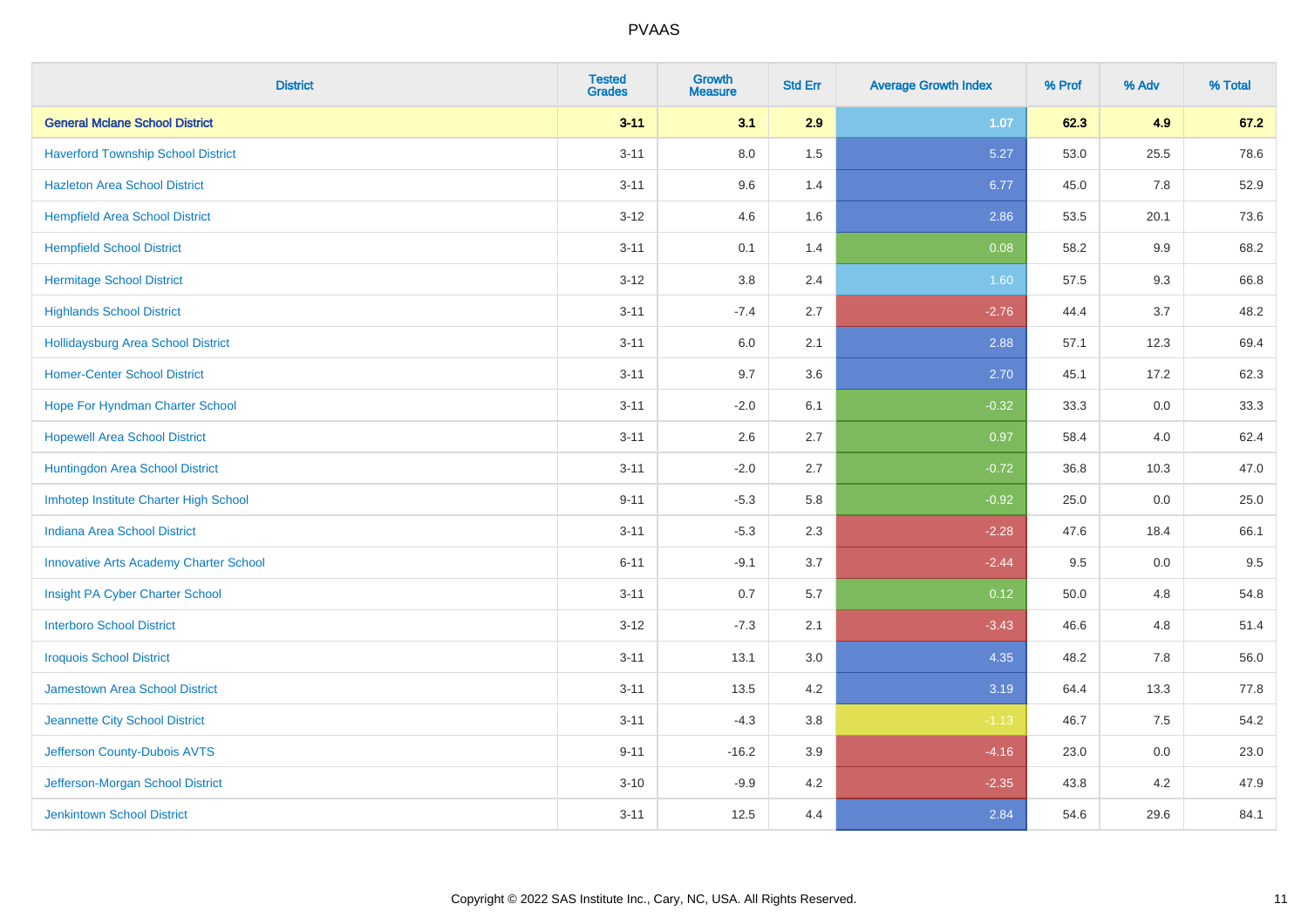| <b>District</b>                                 | <b>Tested</b><br><b>Grades</b> | <b>Growth</b><br><b>Measure</b> | <b>Std Err</b> | <b>Average Growth Index</b> | % Prof | % Adv   | % Total |
|-------------------------------------------------|--------------------------------|---------------------------------|----------------|-----------------------------|--------|---------|---------|
| <b>General Mclane School District</b>           | $3 - 11$                       | 3.1                             | 2.9            | 1.07                        | 62.3   | 4.9     | 67.2    |
| <b>Jersey Shore Area School District</b>        | $3 - 11$                       | 0.5                             | 2.6            | 0.21                        | 47.1   | $9.2\,$ | 56.2    |
| Jim Thorpe Area School District                 | $3 - 11$                       | $-5.8$                          | 2.7            | $-2.19$                     | 33.3   | 7.4     | 40.7    |
| Johnsonburg Area School District                | $3 - 11$                       | $-14.1$                         | 3.9            | $-3.62$                     | 54.0   | 4.6     | 58.6    |
| <b>Juniata County School District</b>           | $3 - 12$                       | $-4.9$                          | 2.1            | $-2.26$                     | 38.5   | 2.9     | 41.4    |
| <b>Juniata Valley School District</b>           | $3 - 11$                       | $-3.9$                          | 3.5            | $-1.10$                     | 44.4   | 3.5     | 47.8    |
| <b>Kane Area School District</b>                | $3 - 10$                       | $-3.7$                          | 3.2            | $-1.17$                     | 39.5   | 9.9     | 49.4    |
| <b>Karns City Area School District</b>          | $3 - 11$                       | $-6.0$                          | 2.9            | $-2.03$                     | 53.1   | 8.3     | 61.5    |
| <b>Kennett Consolidated School District</b>     | $3 - 11$                       | 4.8                             | 1.8            | 2.61                        | 52.5   | 10.7    | 63.2    |
| <b>Keystone Central School District</b>         | $3 - 11$                       | $-5.1$                          | 2.0            | $-2.46$                     | 44.7   | 4.6     | 49.4    |
| <b>Keystone Education Center Charter School</b> | $3 - 12$                       | $-12.9$                         | 5.9            | $-2.19$                     | 28.0   | 0.0     | 28.0    |
| <b>Keystone Oaks School District</b>            | $3 - 11$                       | 5.5                             | 2.6            | 2.07                        | 53.2   | 12.1    | 65.4    |
| <b>Keystone School District</b>                 | $3 - 11$                       | 3.1                             | 3.3            | 0.94                        | 50.6   | 6.5     | 57.1    |
| <b>KIPP Dubois Charter School</b>               | $9 - 10$                       | 4.7                             | 3.3            | 1.40                        | 31.0   | 1.4     | 32.4    |
| <b>Kiski Area School District</b>               | $3 - 11$                       | $-3.7$                          | 2.0            | $-1.86$                     | 57.4   | 10.4    | 67.8    |
| <b>Kutztown Area School District</b>            | $3 - 12$                       | $-0.2$                          | 3.2            | $-0.05$                     | 55.4   | 13.3    | 68.7    |
| La Academia Partnership Charter School          | $6 - 11$                       | $-11.0$                         | 4.7            | $-2.34$                     | 6.8    | 0.0     | 6.8     |
| Lackawanna Trail School District                | $3 - 10$                       | $-21.7$                         | 3.5            | $-6.20$                     | 38.5   | 1.5     | 40.0    |
| <b>Lakeland School District</b>                 | $3 - 11$                       | 1.1                             | 2.8            | 0.38                        | 48.6   | 3.7     | 52.3    |
| <b>Lake-Lehman School District</b>              | $3 - 11$                       | 10.8                            | 2.7            | 3.93                        | 55.3   | 7.9     | 63.2    |
| <b>Lakeview School District</b>                 | $3 - 11$                       | $-0.9$                          | 3.7            | $-0.24$                     | 60.3   | 3.2     | 63.5    |
| Lampeter-Strasburg School District              | $3 - 12$                       | $-8.6$                          | 2.0            | $-4.33$                     | 55.1   | $9.8\,$ | 64.8    |
| <b>Lancaster School District</b>                | $3 - 12$                       | $-15.8$                         | 1.5            | $-10.90$                    | 14.6   | 2.3     | 16.9    |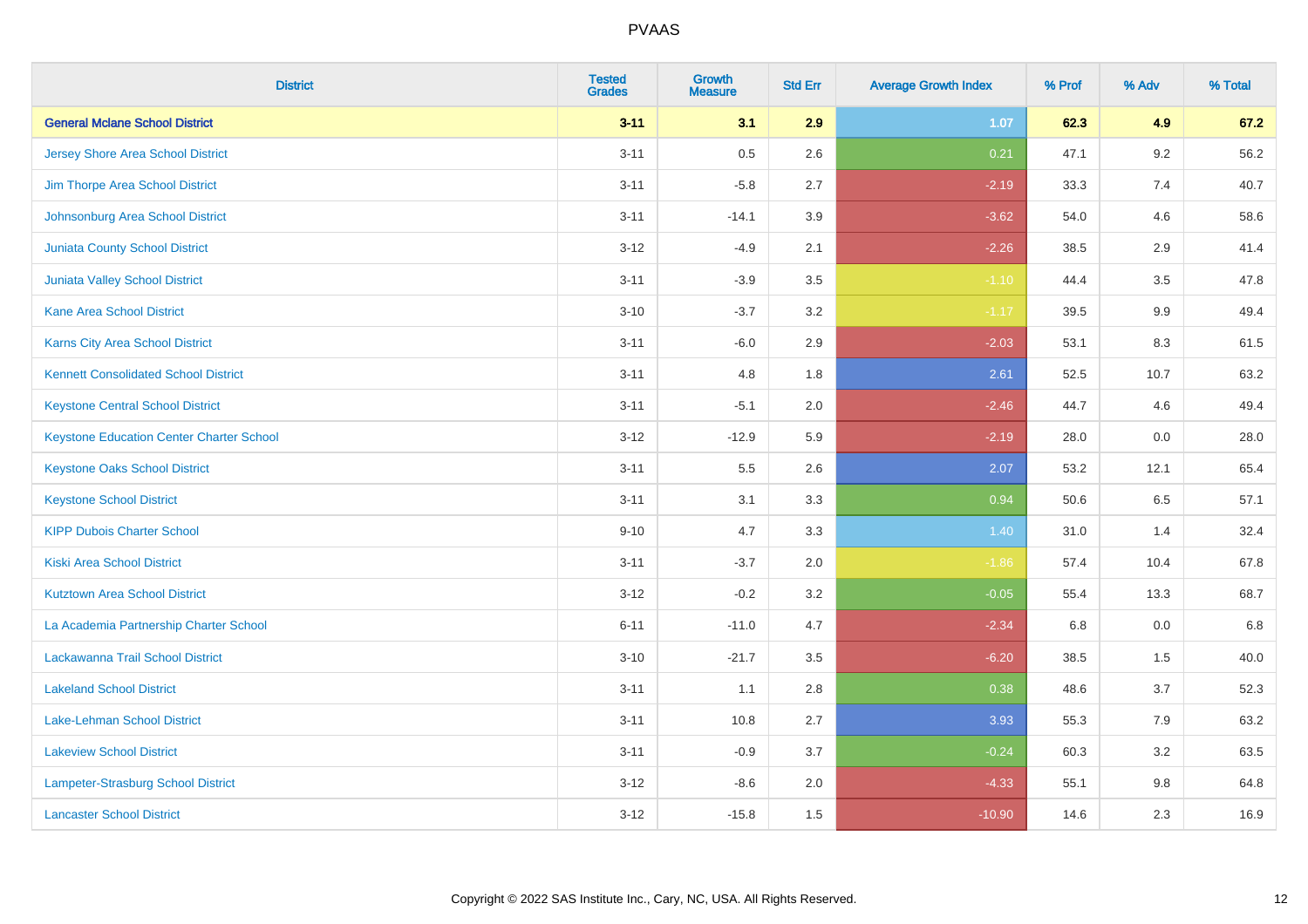| <b>District</b>                                    | <b>Tested</b><br><b>Grades</b> | <b>Growth</b><br><b>Measure</b> | <b>Std Err</b> | <b>Average Growth Index</b> | % Prof | % Adv   | % Total |
|----------------------------------------------------|--------------------------------|---------------------------------|----------------|-----------------------------|--------|---------|---------|
| <b>General Mclane School District</b>              | $3 - 11$                       | 3.1                             | 2.9            | 1.07                        | 62.3   | 4.9     | 67.2    |
| <b>Laurel Highlands School District</b>            | $3 - 11$                       | 4.3                             | 2.4            | 1.81                        | 44.9   | 9.6     | 54.5    |
| <b>Laurel School District</b>                      | $3 - 11$                       | 1.8                             | 3.1            | 0.59                        | 70.1   | 2.3     | 72.4    |
| <b>Lawrence County CTC</b>                         | $10 - 11$                      | $-21.7$                         | 3.6            | $-6.05$                     | 19.8   | $0.0\,$ | 19.8    |
| <b>Lebanon School District</b>                     | $3 - 11$                       | $-1.6$                          | 1.9            | $-0.80$                     | 24.4   | 2.6     | 27.0    |
| Leechburg Area School District                     | $3 - 11$                       | 4.4                             | 4.0            | 1.09                        | 47.8   | 19.6    | 67.4    |
| Lehigh Career & Technical Institute                | $10 - 12$                      | 5.6                             | 5.6            | 0.99                        | 78.3   | 0.0     | 78.3    |
| Lehigh Valley Academy Regional Charter School      | $3 - 11$                       | 0.7                             | 2.3            | 0.32                        | 46.3   | 5.0     | 51.4    |
| Lehigh Valley Charter High School For The Arts     | $9 - 10$                       | 7.3                             | 2.6            | 2.82                        | 62.3   | 18.2    | 80.5    |
| Lehighton Area School District                     | $3 - 11$                       | $-1.6$                          | 2.3            | $-0.70$                     | 51.1   | 5.6     | 56.7    |
| <b>Lewisburg Area School District</b>              | $3 - 11$                       | $-2.7$                          | 2.6            | $-1.03$                     | 57.0   | 18.5    | 75.6    |
| <b>Ligonier Valley School District</b>             | $3 - 11$                       | 4.2                             | 3.1            | 1.34                        | 59.1   | 10.3    | 69.5    |
| Lincoln Leadership Academy Charter School          | $3 - 12$                       | 14.2                            | 6.4            | 2.22                        | 23.5   | $0.0\,$ | 23.5    |
| <b>Lincoln Park Performing Arts Charter School</b> | $7 - 11$                       | 3.6                             | 2.5            | 1.42                        | 59.6   | 14.7    | 74.3    |
| <b>Line Mountain School District</b>               | $3 - 11$                       | 4.1                             | 3.2            | 1.27                        | 52.9   | 9.2     | 62.1    |
| <b>Littlestown Area School District</b>            | $3 - 11$                       | 11.4                            | 2.5            | 4.62                        | 55.2   | 10.4    | 65.6    |
| <b>Lower Dauphin School District</b>               | $3 - 11$                       | 0.6                             | 1.9            | 0.33                        | 49.2   | 12.6    | 61.8    |
| <b>Lower Merion School District</b>                | $3 - 11$                       | 19.0                            | 1.3            | 14.93                       | 55.6   | 29.9    | 85.5    |
| <b>Lower Moreland Township School District</b>     | $3 - 11$                       | 2.0                             | 2.2            | 0.95                        | 62.8   | 17.0    | 79.8    |
| <b>Loyalsock Township School District</b>          | $3 - 12$                       | 4.2                             | 2.8            | 1.47                        | 54.3   | 2.1     | 56.4    |
| <b>Mahanoy Area School District</b>                | $3 - 10$                       | $-9.0$                          | 3.6            | $-2.49$                     | 26.2   | 1.6     | 27.9    |
| <b>Manheim Central School District</b>             | $3 - 11$                       | 2.1                             | 2.1            | 1.01                        | 53.2   | 11.6    | 64.8    |
| <b>Manheim Township School District</b>            | $3 - 12$                       | $-0.9$                          | 1.6            | $-0.58$                     | 53.2   | 15.5    | 68.7    |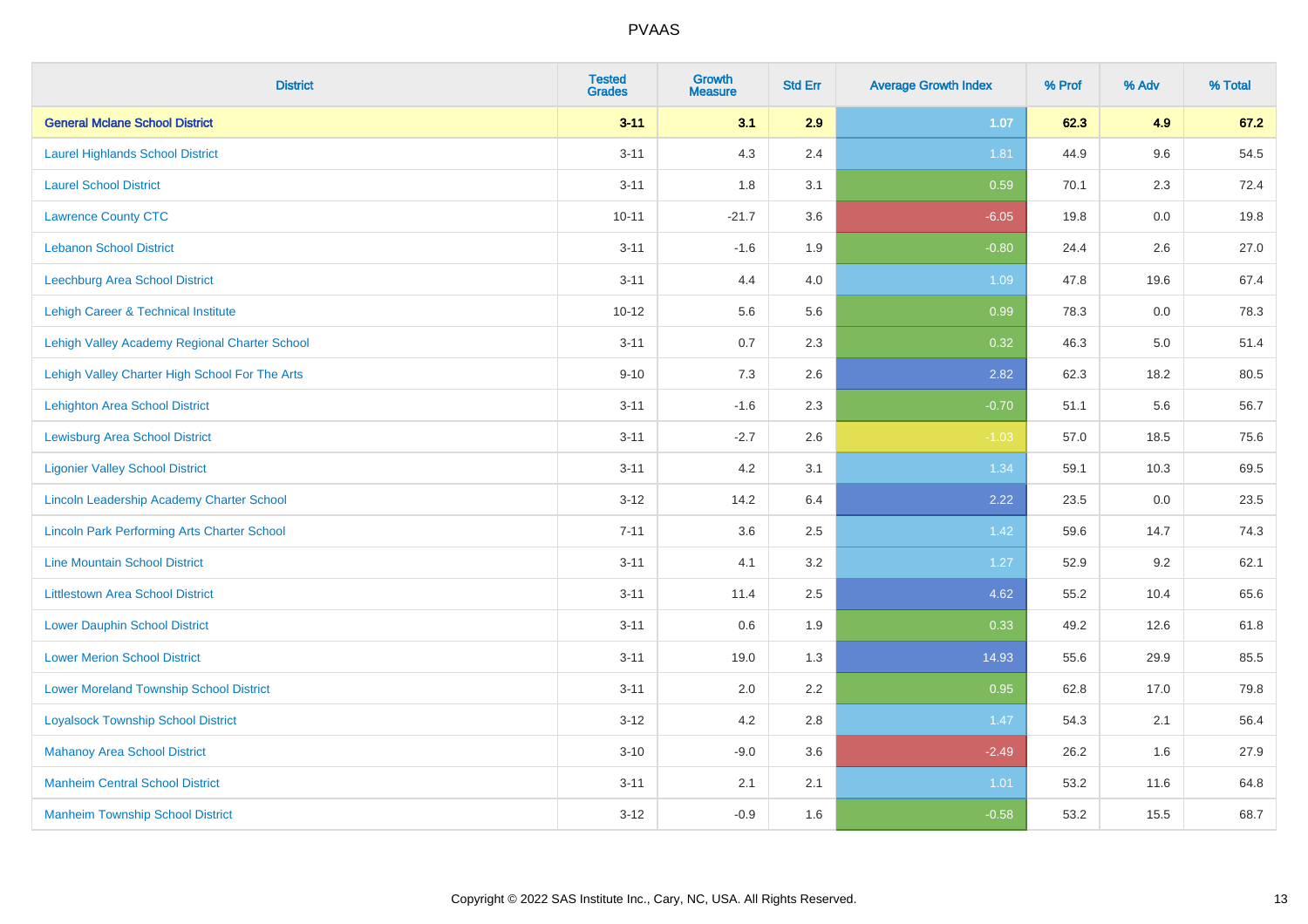| <b>District</b>                            | <b>Tested</b><br><b>Grades</b> | <b>Growth</b><br><b>Measure</b> | <b>Std Err</b> | <b>Average Growth Index</b> | % Prof | % Adv   | % Total |
|--------------------------------------------|--------------------------------|---------------------------------|----------------|-----------------------------|--------|---------|---------|
| <b>General Mclane School District</b>      | $3 - 11$                       | 3.1                             | 2.9            | 1.07                        | 62.3   | 4.9     | 67.2    |
| <b>Marion Center Area School District</b>  | $3 - 10$                       | $-12.0$                         | 3.1            | $-3.87$                     | 33.7   | 1.1     | 34.8    |
| Maritime Academy Charter School            | $3 - 10$                       | $-11.4$                         | 3.5            | $-3.29$                     | 15.2   | $0.0\,$ | 15.2    |
| <b>Marple Newtown School District</b>      | $3 - 11$                       | 2.0                             | 2.4            | 0.81                        | 57.6   | 12.8    | 70.4    |
| <b>Mars Area School District</b>           | $3 - 10$                       | 5.7                             | 2.1            | 2.75                        | 57.9   | 18.2    | 76.1    |
| <b>MaST Community Charter School</b>       | $3 - 10$                       | $-4.1$                          | 2.7            | $-1.52$                     | 44.0   | 9.5     | 53.4    |
| <b>MaST Community Charter School II</b>    | $3 - 10$                       | 4.4                             | 3.2            | 1.37                        | 28.4   | 3.4     | 31.8    |
| Mastery Charter High School-Lenfest Campus | $7 - 11$                       | 2.5                             | 5.7            | 0.43                        | 40.0   | 0.0     | 40.0    |
| Mastery Charter School - Gratz Campus      | $7 - 10$                       | $-23.9$                         | 4.5            | $-5.29$                     | 2.9    | 0.0     | 2.9     |
| Mastery Charter School - Hardy Williams    | $3 - 11$                       | 11.4                            | 3.4            | 3.33                        | 44.3   | 5.7     | 50.0    |
| Mastery Charter School - Pickett Campus    | $6 - 10$                       | 5.6                             | 5.7            | 1.00                        | 27.8   | 0.0     | 27.8    |
| Mastery Charter School - Shoemaker Campus  | $7 - 10$                       | 4.1                             | 3.0            | 1.34                        | 20.9   | 3.3     | 24.2    |
| Mastery Charter School - Thomas Campus     | $3 - 10$                       | 2.1                             | 6.2            | 0.33                        | 28.6   | $0.0\,$ | 28.6    |
| <b>Mcguffey School District</b>            | $3 - 11$                       | 2.1                             | 2.6            | 0.81                        | 57.7   | 3.1     | 60.8    |
| <b>Mckeesport Area School District</b>     | $3 - 12$                       | 9.0                             | 2.4            | 3.72                        | 31.0   | 4.5     | 35.5    |
| Mechanicsburg Area School District         | $3 - 11$                       | 5.9                             | 1.8            | 3.29                        | 57.2   | 13.7    | 70.9    |
| <b>Mercer Area School District</b>         | $3 - 11$                       | $-0.2$                          | 3.3            | $-0.06$                     | 56.0   | 8.0     | 64.0    |
| <b>Methacton School District</b>           | $3 - 11$                       | 2.5                             | 1.7            | 1.43                        | 62.5   | 16.4    | 79.0    |
| Meyersdale Area School District            | $3 - 11$                       | 4.2                             | 4.0            | 1.07                        | 43.1   | 6.9     | 50.0    |
| <b>Mid Valley School District</b>          | $3 - 10$                       | $-1.7$                          | 3.0            | $-0.55$                     | 45.1   | 7.8     | 52.9    |
| <b>Middletown Area School District</b>     | $3 - 11$                       | $-5.3$                          | 2.6            | $-2.05$                     | 46.4   | 5.3     | 51.7    |
| <b>Midd-West School District</b>           | $3 - 11$                       | 10.3                            | 2.7            | 3.80                        | 58.0   | 13.4    | 71.4    |
| <b>Mifflin County School District</b>      | $3 - 11$                       | 9.1                             | 1.7            | 5.49                        | 47.1   | 6.7     | 53.8    |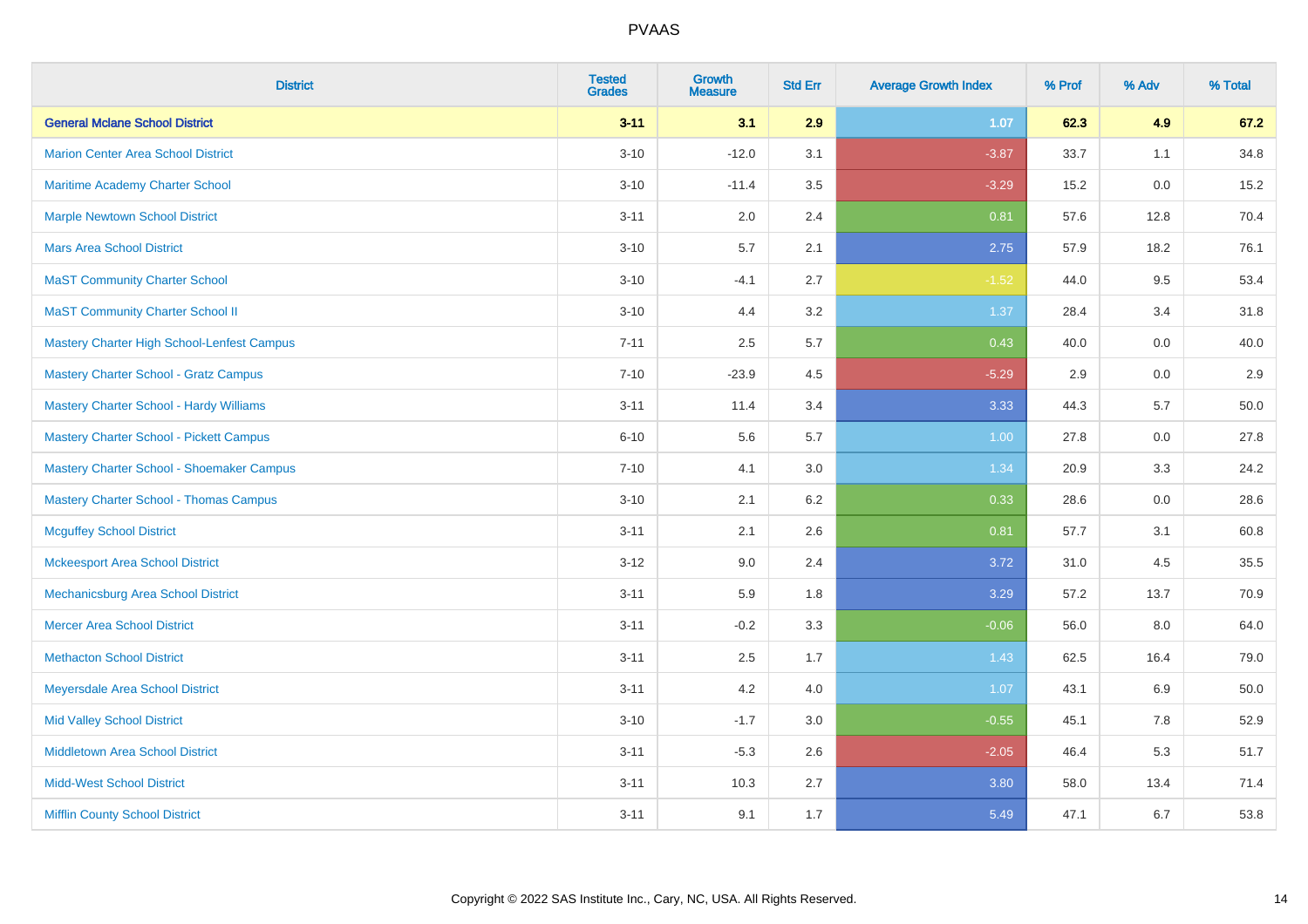| <b>District</b>                            | <b>Tested</b><br><b>Grades</b> | Growth<br><b>Measure</b> | <b>Std Err</b> | <b>Average Growth Index</b> | % Prof | % Adv   | % Total |
|--------------------------------------------|--------------------------------|--------------------------|----------------|-----------------------------|--------|---------|---------|
| <b>General Mclane School District</b>      | $3 - 11$                       | 3.1                      | 2.9            | 1.07                        | 62.3   | 4.9     | 67.2    |
| Mifflinburg Area School District           | $3 - 11$                       | $-15.8$                  | 2.5            | $-6.30$                     | 42.4   | 4.0     | 46.4    |
| <b>Millcreek Township School District</b>  | $3 - 11$                       | 3.1                      | 1.5            | 2.06                        | 55.6   | 14.2    | 69.7    |
| Millersburg Area School District           | $3 - 11$                       | 6.2                      | 3.8            | 1.63                        | 51.8   | 7.4     | 59.3    |
| <b>Millville Area School District</b>      | $3 - 12$                       | $-0.9$                   | 4.7            | $-0.18$                     | 51.4   | 5.4     | 56.8    |
| <b>Milton Area School District</b>         | $3 - 11$                       | $-8.7$                   | 2.5            | $-3.52$                     | 45.4   | $6.9\,$ | 52.3    |
| <b>Minersville Area School District</b>    | $3 - 11$                       | $-14.4$                  | 3.7            | $-3.90$                     | 39.3   | 3.3     | 42.6    |
| <b>Mohawk Area School District</b>         | $3 - 11$                       | $-7.5$                   | 3.1            | $-2.45$                     | 49.4   | 11.0    | 60.4    |
| <b>Monessen City School District</b>       | $3 - 10$                       | 8.3                      | 4.5            | 1.85                        | 42.9   | 2.9     | 45.7    |
| <b>Moniteau School District</b>            | $3 - 11$                       | $-11.8$                  | 3.3            | $-3.56$                     | 50.0   | 6.3     | 56.3    |
| <b>Montgomery Area School District</b>     | $3 - 11$                       | 10.7                     | 3.6            | 2.96                        | 48.7   | 12.4    | 61.1    |
| <b>Montour School District</b>             | $3 - 11$                       | $-1.8$                   | 2.1            | $-0.88$                     | 61.4   | 15.1    | 76.5    |
| Montoursville Area School District         | $3 - 12$                       | 10.8                     | 2.5            | 4.24                        | 44.6   | 20.1    | 64.8    |
| <b>Montrose Area School District</b>       | $3 - 10$                       | $-5.5$                   | 3.0            | $-1.82$                     | 46.7   | 5.4     | 52.2    |
| <b>Moon Area School District</b>           | $3 - 11$                       | 8.2                      | 1.9            | 4.25                        | 58.7   | 18.5    | 77.2    |
| Morrisville Borough School District        | $3 - 11$                       | 4.8                      | 4.3            | 1.10                        | 30.2   | 2.3     | 32.6    |
| <b>Moshannon Valley School District</b>    | $3 - 10$                       | $-7.0$                   | 3.4            | $-2.01$                     | 48.5   | 0.0     | 48.5    |
| <b>Mount Carmel Area School District</b>   | $3 - 11$                       | $-0.6$                   | 3.1            | $-0.18$                     | 45.3   | 2.1     | 47.4    |
| <b>Mount Pleasant Area School District</b> | $3 - 11$                       | $-5.0$                   | 2.6            | $-1.93$                     | 52.6   | 0.0     | 52.6    |
| <b>Mount Union Area School District</b>    | $3 - 10$                       | $-6.1$                   | 3.1            | $-1.97$                     | 32.2   | 3.4     | 35.6    |
| <b>Mountain View School District</b>       | $3 - 11$                       | 20.9                     | 3.5            | 5.91                        | 57.8   | 20.3    | 78.1    |
| Mt Lebanon School District                 | $3 - 11$                       | $-1.0$                   | 1.5            | $-0.70$                     | 61.9   | 24.0    | 85.9    |
| <b>Muhlenberg School District</b>          | $3 - 10$                       | 4.0                      | 1.9            | 2.10                        | 34.2   | 2.6     | 36.8    |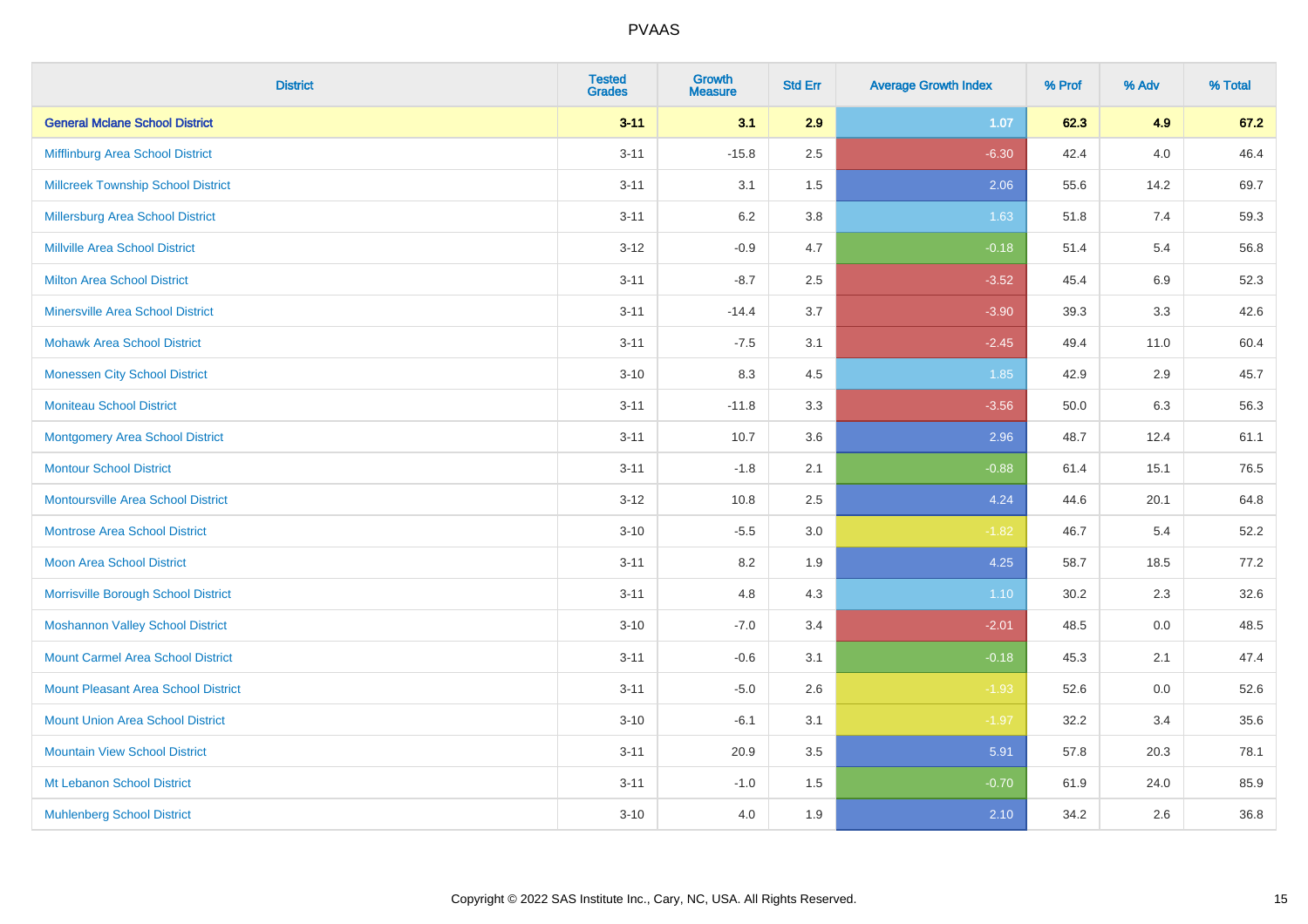| <b>District</b>                             | <b>Tested</b><br><b>Grades</b> | <b>Growth</b><br><b>Measure</b> | <b>Std Err</b> | <b>Average Growth Index</b> | % Prof | % Adv   | % Total |
|---------------------------------------------|--------------------------------|---------------------------------|----------------|-----------------------------|--------|---------|---------|
| <b>General Mclane School District</b>       | $3 - 11$                       | 3.1                             | 2.9            | 1.07                        | 62.3   | 4.9     | 67.2    |
| Multicultural Academy Charter School        | $9 - 11$                       | 9.5                             | 3.5            | 2.69                        | 22.0   | 0.0     | 22.0    |
| <b>Muncy School District</b>                | $3 - 11$                       | $-8.1$                          | 3.7            | $-2.21$                     | 42.0   | 3.8     | 45.8    |
| <b>Nazareth Area School District</b>        | $3 - 11$                       | $-4.7$                          | 1.7            | $-2.82$                     | 59.2   | $9.9\,$ | 69.0    |
| <b>Neshaminy School District</b>            | $3 - 11$                       | 4.0                             | 1.3            | 3.02                        | 58.7   | 9.5     | 68.2    |
| <b>Neshannock Township School District</b>  | $3 - 10$                       | $-9.7$                          | 2.9            | $-3.34$                     | 62.4   | 5.6     | 67.9    |
| <b>New Brighton Area School District</b>    | $3 - 11$                       | 4.6                             | 3.1            | 1.47                        | 60.9   | 5.8     | 66.7    |
| <b>New Castle Area School District</b>      | $3 - 12$                       | $-6.4$                          | 2.4            | $-2.66$                     | 32.5   | 4.3     | 36.8    |
| <b>New Foundations Charter School</b>       | $3 - 11$                       | 5.4                             | 2.2            | 2.41                        | 47.2   | 2.5     | 49.8    |
| New Hope-Solebury School District           | $3 - 11$                       | 7.5                             | 2.9            | 2.57                        | 68.2   | 22.7    | 90.9    |
| New Kensington-Arnold School District       | $3 - 11$                       | $-0.4$                          | 3.8            | $-0.10$                     | 40.7   | 3.7     | 44.4    |
| <b>Newport School District</b>              | $3 - 12$                       | 1.4                             | 3.5            | 0.41                        | 51.5   | 10.3    | 61.8    |
| Norristown Area School District             | $3-12$                         | $-12.8$                         | 1.6            | $-7.98$                     | 23.5   | 2.3     | 25.7    |
| <b>North Allegheny School District</b>      | $3 - 11$                       | 17.4                            | 1.3            | 13.52                       | 59.5   | 28.1    | 87.6    |
| <b>North Clarion County School District</b> | $3 - 12$                       | 3.7                             | 4.3            | 0.85                        | 67.5   | 15.0    | 82.5    |
| <b>North East School District</b>           | $3 - 11$                       | $-9.3$                          | 3.1            | $-3.02$                     | 62.6   | 14.4    | 77.0    |
| <b>North Hills School District</b>          | $3 - 11$                       | $-1.8$                          | 1.8            | $-0.96$                     | 59.1   | 14.1    | 73.2    |
| <b>North Penn School District</b>           | $3 - 11$                       | 9.1                             | 1.1            | 8.36                        | 55.8   | 17.0    | 72.8    |
| North Pocono School District                | $3 - 11$                       | $-2.3$                          | 3.4            | $-0.68$                     | 52.0   | 16.4    | 68.5    |
| North Schuylkill School District            | $3 - 11$                       | $-1.0$                          | 2.4            | $-0.42$                     | 41.8   | 5.1     | 46.8    |
| <b>North Star School District</b>           | $3 - 11$                       | $-8.7$                          | 3.5            | $-2.51$                     | 47.8   | 6.0     | 53.7    |
| Northampton Area School District            | $3 - 11$                       | 4.0                             | 1.6            | 2.51                        | 52.3   | 10.8    | 63.1    |
| <b>Northeast Bradford School District</b>   | $3 - 10$                       | $-3.1$                          | 4.0            | $-0.78$                     | 33.9   | 3.4     | 37.3    |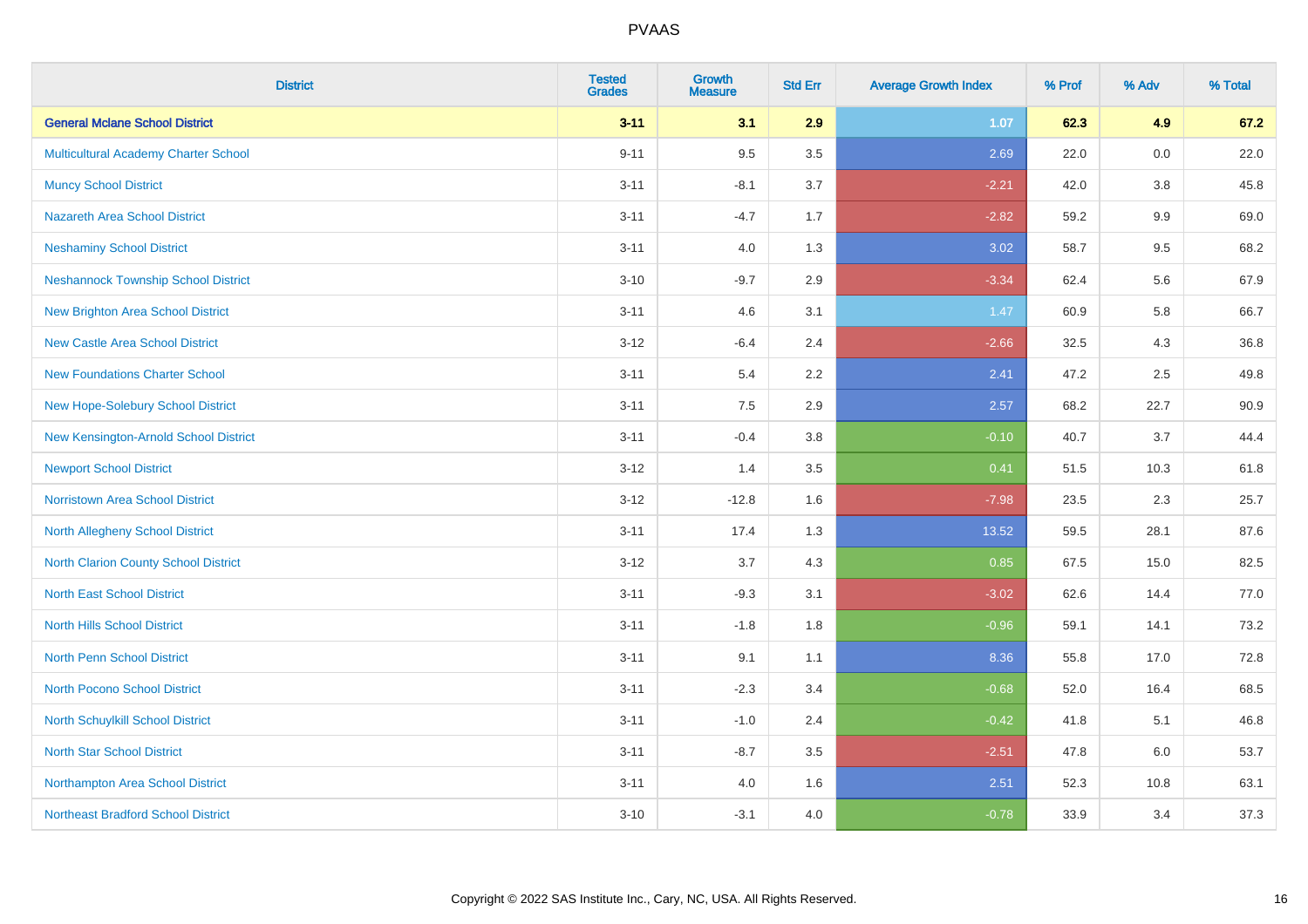| <b>District</b>                         | <b>Tested</b><br><b>Grades</b> | <b>Growth</b><br><b>Measure</b> | <b>Std Err</b> | <b>Average Growth Index</b> | % Prof | % Adv | % Total |
|-----------------------------------------|--------------------------------|---------------------------------|----------------|-----------------------------|--------|-------|---------|
| <b>General Mclane School District</b>   | $3 - 11$                       | 3.1                             | 2.9            | 1.07                        | 62.3   | 4.9   | 67.2    |
| Northeastern York School District       | $3 - 11$                       | 5.9                             | 2.0            | 3.03                        | 51.1   | 16.6  | 67.6    |
| Northern Bedford County School District | $3 - 11$                       | 16.5                            | 3.6            | 4.58                        | 51.7   | 20.0  | 71.7    |
| Northern Cambria School District        | $3 - 11$                       | 10.0                            | 3.3            | 3.04                        | 47.4   | 5.1   | 52.6    |
| Northern Lebanon School District        | $3 - 11$                       | 0.4                             | 2.5            | 0.15                        | 28.0   | 3.0   | 31.0    |
| Northern Lehigh School District         | $3 - 12$                       | $-10.4$                         | 2.7            | $-3.82$                     | 28.0   | 9.3   | 37.3    |
| <b>Northern Potter School District</b>  | $3 - 12$                       | $-13.1$                         | 4.6            | $-2.84$                     | 37.5   | 0.0   | 37.5    |
| Northern Tioga School District          | $3 - 12$                       | $-7.5$                          | 2.8            | $-2.64$                     | 54.0   | 1.2   | 55.2    |
| Northern York County School District    | $3 - 11$                       | 15.6                            | 2.0            | 7.98                        | 57.4   | 11.5  | 68.8    |
| <b>Northgate School District</b>        | $3 - 11$                       | 6.3                             | 3.6            | 1.73                        | 53.3   | 16.7  | 70.0    |
| Northwest Area School District          | $3 - 10$                       | $-10.0$                         | 3.8            | $-2.59$                     | 34.6   | 7.3   | 41.8    |
| Northwestern Lehigh School District     | $3 - 11$                       | 2.2                             | 2.3            | 0.93                        | 53.3   | 9.7   | 63.0    |
| <b>Northwestern School District</b>     | $3 - 11$                       | $-24.9$                         | 3.5            | $-7.13$                     | 42.6   | 2.9   | 45.6    |
| <b>Norwin School District</b>           | $3 - 11$                       | 18.0                            | 1.7            | 10.37                       | 58.5   | 27.0  | 85.4    |
| <b>Octorara Area School District</b>    | $3 - 11$                       | 9.1                             | 2.4            | 3.82                        | 52.1   | 8.5   | 60.6    |
| Oil City Area School District           | $3 - 11$                       | $-2.9$                          | 2.6            | $-1.08$                     | 44.4   | 5.8   | 50.2    |
| <b>Old Forge School District</b>        | $3 - 12$                       | $-5.9$                          | 3.4            | $-1.73$                     | 52.9   | 7.1   | 60.0    |
| <b>Oley Valley School District</b>      | $3 - 11$                       | $-0.4$                          | 2.8            | $-0.15$                     | 43.1   | 12.9  | 56.0    |
| <b>Oswayo Valley School District</b>    | $3 - 12$                       | 8.5                             | 5.0            | 1.68                        | 50.0   | 16.7  | 66.7    |
| <b>Otto-Eldred School District</b>      | $3 - 11$                       | $-0.7$                          | 4.2            | $-0.15$                     | 56.2   | 6.2   | 62.5    |
| <b>Owen J Roberts School District</b>   | $3 - 11$                       | $-12.3$                         | 1.6            | $-7.61$                     | 57.0   | 11.9  | 69.0    |
| <b>Oxford Area School District</b>      | $3 - 11$                       | $-4.3$                          | 1.9            | $-2.26$                     | 41.3   | 8.0   | 49.3    |
| <b>Palisades School District</b>        | $3 - 11$                       | $-8.7$                          | 2.8            | $-3.06$                     | 53.8   | 6.7   | 60.5    |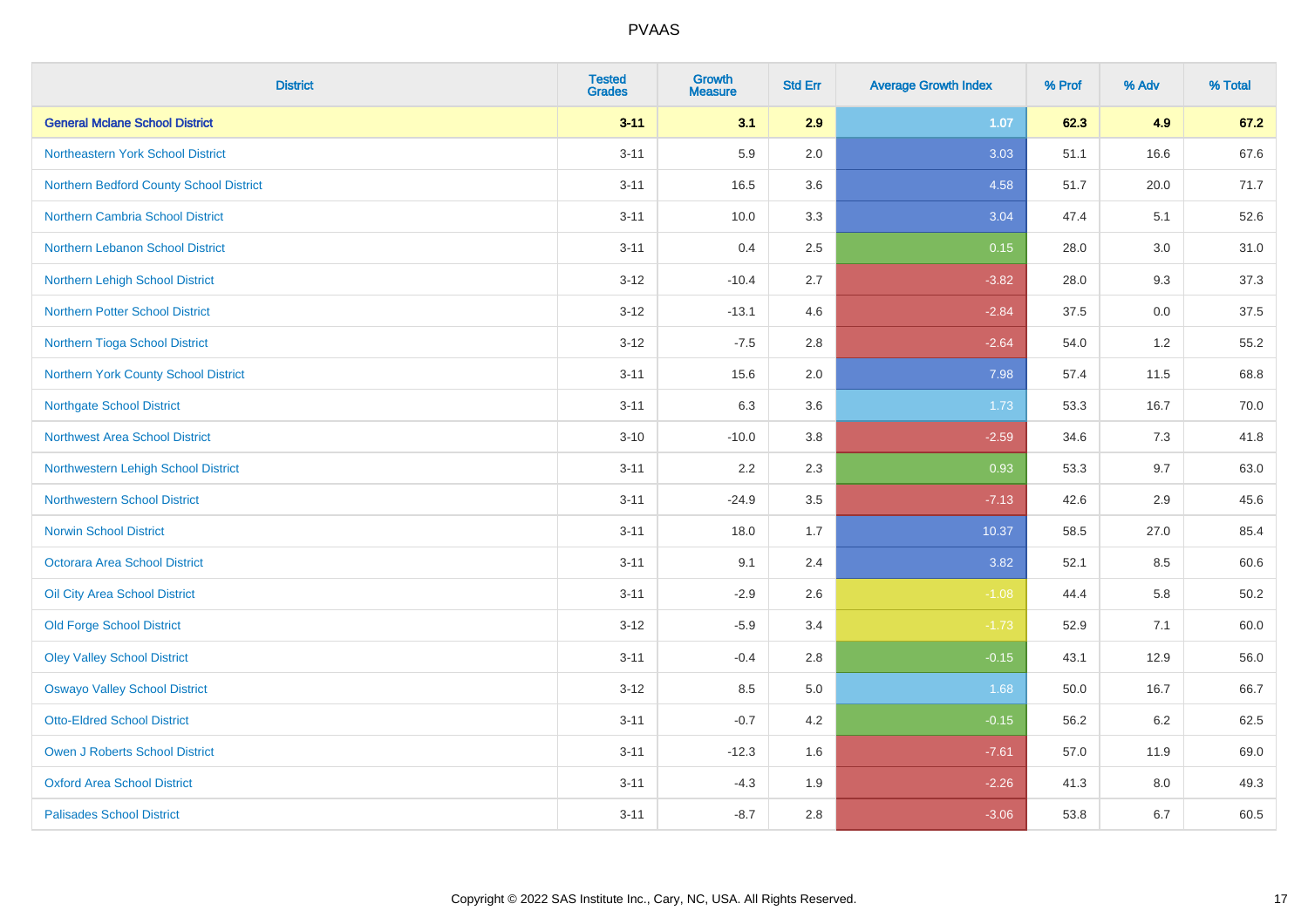| <b>District</b>                               | <b>Tested</b><br><b>Grades</b> | <b>Growth</b><br><b>Measure</b> | <b>Std Err</b> | <b>Average Growth Index</b> | % Prof | % Adv   | % Total |
|-----------------------------------------------|--------------------------------|---------------------------------|----------------|-----------------------------|--------|---------|---------|
| <b>General Mclane School District</b>         | $3 - 11$                       | 3.1                             | 2.9            | 1.07                        | 62.3   | 4.9     | 67.2    |
| <b>Palmerton Area School District</b>         | $3 - 11$                       | $-1.2$                          | 3.0            | $-0.39$                     | 57.4   | $5.0\,$ | 62.4    |
| Palmyra Area School District                  | $3 - 11$                       | 5.6                             | 1.9            | 2.96                        | 56.4   | 15.6    | 72.0    |
| <b>Panther Valley School District</b>         | $3-12$                         | $-0.6$                          | 3.3            | $-0.19$                     | 47.9   | 4.3     | 52.1    |
| <b>Parkland School District</b>               | $3 - 11$                       | 5.3                             | 1.2            | 4.30                        | 58.0   | 22.3    | 80.4    |
| Pen Argyl Area School District                | $3 - 12$                       | 9.2                             | 2.7            | 3.46                        | 50.0   | 12.6    | 62.6    |
| Penn Cambria School District                  | $3 - 11$                       | $-0.0$                          | 2.7            | $-0.01$                     | 61.5   | 7.7     | 69.2    |
| <b>Penn Hills School District</b>             | $3 - 11$                       | $-7.6$                          | 2.6            | $-2.94$                     | 33.1   | 0.7     | 33.8    |
| <b>Penn Manor School District</b>             | $3 - 11$                       | $-0.4$                          | 1.6            | $-0.25$                     | 51.9   | 12.6    | 64.5    |
| <b>Penncrest School District</b>              | $3 - 11$                       | 5.7                             | 2.2            | 2.57                        | 47.2   | 7.1     | 54.3    |
| <b>Penn-Delco School District</b>             | $3 - 11$                       | $-6.8$                          | 1.9            | $-3.51$                     | 46.6   | 3.2     | 49.8    |
| <b>Pennridge School District</b>              | $3 - 10$                       | $-16.8$                         | 1.4            | $-11.59$                    | 46.8   | 8.0     | 54.9    |
| Penns Manor Area School District              | $3-12$                         | $-17.0$                         | 3.7            | $-4.52$                     | 29.7   | 3.1     | 32.8    |
| Penns Valley Area School District             | $3 - 12$                       | 14.0                            | 2.9            | 4.80                        | 41.9   | 23.1    | 65.0    |
| <b>Pennsbury School District</b>              | $3 - 11$                       | 11.7                            | 1.5            | 7.90                        | 60.1   | 21.3    | 81.3    |
| Pennsylvania Cyber Charter School             | $3 - 11$                       | 11.6                            | 1.5            | 7.54                        | 46.3   | 5.0     | 51.3    |
| Pennsylvania Distance Learning Charter School | $3 - 12$                       | 9.3                             | 4.2            | 2.22                        | 42.2   | 3.1     | 45.3    |
| Pennsylvania Leadership Charter School        | $3 - 11$                       | 4.6                             | 2.2            | 2.13                        | 55.4   | 11.2    | 66.7    |
| Pennsylvania Virtual Charter School           | $3 - 11$                       | 11.8                            | 3.5            | 3.37                        | 56.5   | 11.1    | 67.6    |
| <b>Penn-Trafford School District</b>          | $3 - 11$                       | 13.4                            | 1.7            | 7.87                        | 62.3   | 21.9    | 84.2    |
| People For People Charter School              | $3 - 12$                       | 13.3                            | 5.5            | 2.43                        | 13.5   | 0.0     | 13.5    |
| <b>Pequea Valley School District</b>          | $3 - 11$                       | $-5.8$                          | 3.2            | $-1.80$                     | 39.8   | 9.1     | 48.9    |
| <b>Perkiomen Valley School District</b>       | $3 - 11$                       | $-3.5$                          | 1.6            | $-2.18$                     | 53.8   | 13.4    | 67.2    |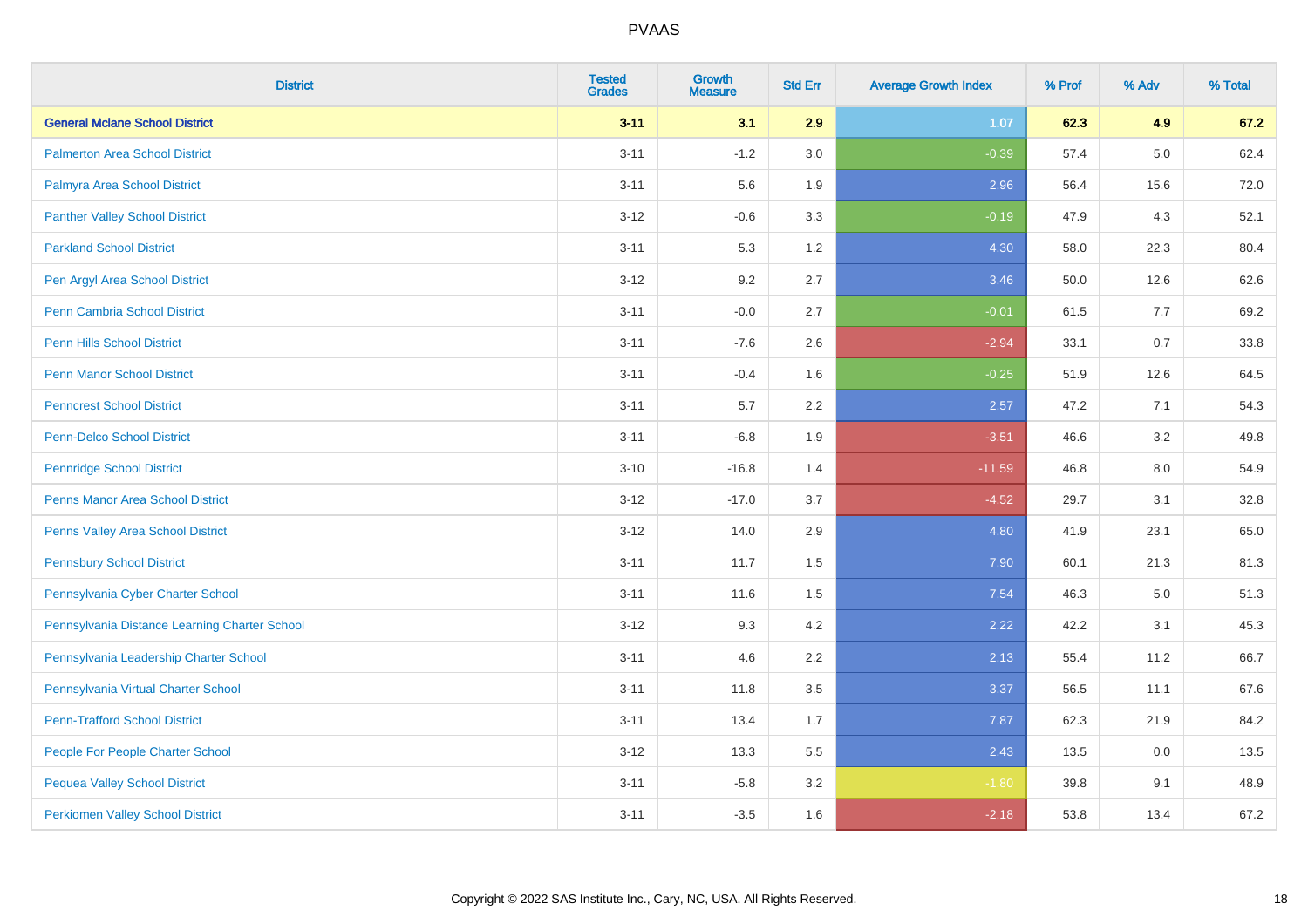| <b>District</b>                                                       | <b>Tested</b><br><b>Grades</b> | <b>Growth</b><br><b>Measure</b> | <b>Std Err</b> | <b>Average Growth Index</b> | % Prof | % Adv | % Total |
|-----------------------------------------------------------------------|--------------------------------|---------------------------------|----------------|-----------------------------|--------|-------|---------|
| <b>General Mclane School District</b>                                 | $3 - 11$                       | 3.1                             | 2.9            | 1.07                        | 62.3   | 4.9   | 67.2    |
| Perseus House Charter School Of Excellence                            | $6 - 11$                       | $-5.2$                          | 3.0            | $-1.72$                     | 16.5   | 0.0   | 16.5    |
| <b>Peters Township School District</b>                                | $3 - 11$                       | 5.0                             | 1.8            | 2.76                        | 59.8   | 26.1  | 85.9    |
| Philadelphia Academy Charter School                                   | $3 - 11$                       | $-8.9$                          | 2.9            | $-3.04$                     | 50.5   | 2.9   | 53.4    |
| Philadelphia City School District                                     | $3 - 12$                       | 7.5                             | 0.6            | 12.64                       | 38.4   | 7.0   | 45.4    |
| Philadelphia Electrical & Tech Charter High School                    | $10 - 10$                      | $-0.5$                          | 2.9            | $-0.15$                     | 8.8    | 0.0   | 8.8     |
| Philipsburg-Osceola Area School District                              | $3 - 11$                       | $-24.8$                         | 3.3            | $-7.43$                     | 19.7   | 2.6   | 22.4    |
| <b>Phoenixville Area School District</b>                              | $3 - 11$                       | $-1.7$                          | 2.1            | $-0.83$                     | 59.9   | 10.6  | 70.5    |
| <b>Pine Grove Area School District</b>                                | $3 - 11$                       | $-7.7$                          | 2.9            | $-2.66$                     | 42.3   | 7.7   | 50.0    |
| <b>Pine-Richland School District</b>                                  | $3 - 11$                       | 11.5                            | 1.8            | 6.31                        | 60.6   | 24.4  | 85.0    |
| <b>Pittsburgh School District</b>                                     | $3 - 11$                       | $-3.3$                          | 1.1            | $-3.04$                     | 33.9   | 8.2   | 42.1    |
| <b>Pittston Area School District</b>                                  | $3 - 11$                       | $-10.1$                         | 5.6            | $-1.80$                     | 38.1   | 9.5   | 47.6    |
| <b>Pleasant Valley School District</b>                                | $3 - 11$                       | 3.1                             | 2.0            | 1.57                        | 57.2   | 5.5   | 62.8    |
| <b>Plum Borough School District</b>                                   | $3 - 11$                       | $-11.3$                         | 2.2            | $-5.19$                     | 51.1   | 9.0   | 60.1    |
| Pocono Mountain School District                                       | $3 - 12$                       | 6.8                             | 1.5            | 4.62                        | 45.8   | 5.0   | 50.7    |
| <b>Port Allegany School District</b>                                  | $3 - 11$                       | 4.4                             | 3.6            | 1.21                        | 28.1   | 9.4   | 37.5    |
| <b>Portage Area School District</b>                                   | $3 - 10$                       | $-8.1$                          | 3.6            | $-2.26$                     | 40.6   | 9.4   | 50.0    |
| <b>Pottsgrove School District</b>                                     | $3 - 11$                       | 2.8                             | 2.0            | 1.35                        | 44.0   | 10.0  | 53.9    |
| <b>Pottstown School District</b>                                      | $3 - 12$                       | $-4.0$                          | 2.4            | $-1.68$                     | 29.8   | 1.2   | 31.0    |
| <b>Pottsville Area School District</b>                                | $3 - 12$                       | 4.4                             | 2.3            | 1.94                        | 44.8   | 5.4   | 50.2    |
| Preparatory Charter School Of Mathematics, Science, Tech, And Careers | $9 - 10$                       | $-4.0$                          | 2.5            | $-1.59$                     | 15.0   | 0.0   | 15.0    |
| Propel Charter School - Braddock Hills                                | $3 - 11$                       | $-13.6$                         | 3.6            | $-3.81$                     | 9.7    | 1.6   | 11.3    |
| <b>Propel Charter School-Homestead</b>                                | $3 - 11$                       | $-11.7$                         | 4.1            | $-2.84$                     | 15.9   | 0.0   | 15.9    |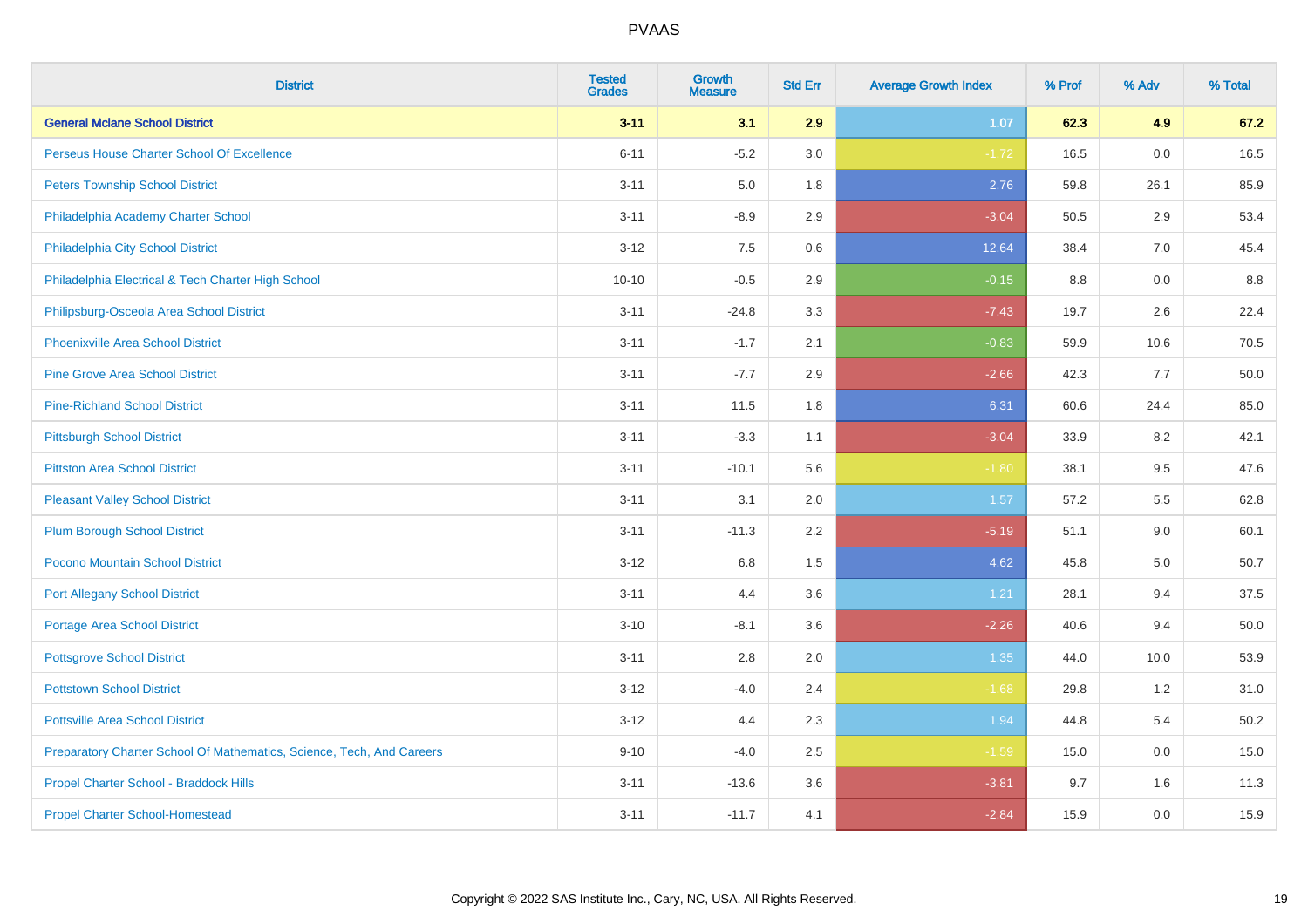| <b>District</b>                                | <b>Tested</b><br><b>Grades</b> | <b>Growth</b><br><b>Measure</b> | <b>Std Err</b> | <b>Average Growth Index</b> | % Prof | % Adv   | % Total |
|------------------------------------------------|--------------------------------|---------------------------------|----------------|-----------------------------|--------|---------|---------|
| <b>General Mclane School District</b>          | $3 - 11$                       | 3.1                             | 2.9            | 1.07                        | 62.3   | 4.9     | 67.2    |
| <b>Propel Charter School-Montour</b>           | $3 - 10$                       | $-10.7$                         | 3.9            | $-2.71$                     | 13.7   | $0.0\,$ | 13.7    |
| <b>Punxsutawney Area School District</b>       | $3 - 11$                       | 4.2                             | 2.9            | 1.45                        | 55.0   | 5.5     | 60.6    |
| <b>Purchase Line School District</b>           | $3 - 12$                       | 1.7                             | 3.5            | 0.47                        | 43.1   | 5.4     | 48.5    |
| <b>Quaker Valley School District</b>           | $3 - 11$                       | $-2.8$                          | 2.6            | $-1.08$                     | 55.2   | 13.2    | 68.4    |
| <b>Quakertown Community School District</b>    | $3 - 12$                       | $-4.4$                          | 1.6            | $-2.70$                     | 56.5   | 10.0    | 66.6    |
| <b>Radnor Township School District</b>         | $3-12$                         | 1.0                             | 2.1            | 0.50                        | 65.0   | 23.2    | 88.2    |
| <b>Reach Cyber Charter School</b>              | $3 - 11$                       | 8.1                             | 4.7            | 1.72                        | 42.4   | 4.6     | 47.0    |
| <b>Reading School District</b>                 | $3 - 11$                       | 10.1                            | 1.4            | 7.25                        | 24.7   | 2.4     | 27.2    |
| <b>Redbank Valley School District</b>          | $3 - 11$                       | $-9.5$                          | 3.4            | $-2.77$                     | 31.5   | 4.9     | 36.4    |
| Renaissance Academy Charter School             | $3 - 11$                       | 8.3                             | 3.3            | 2.54                        | 45.6   | 22.8    | 68.4    |
| <b>Reynolds School District</b>                | $3 - 10$                       | 0.5                             | 3.4            | 0.16                        | 52.1   | 7.0     | 59.2    |
| <b>Richland School District</b>                | $3 - 11$                       | 6.7                             | 2.9            | 2.33                        | 62.2   | 19.2    | 81.4    |
| <b>Ridgway Area School District</b>            | $3 - 11$                       | $-14.5$                         | 4.1            | $-3.56$                     | 49.0   | 9.8     | 58.8    |
| <b>Ridley School District</b>                  | $3 - 12$                       | 10.0                            | 1.6            | 6.10                        | 45.6   | 8.2     | 53.8    |
| <b>Ringgold School District</b>                | $3 - 11$                       | $-14.7$                         | 2.4            | $-6.04$                     | 41.5   | 7.9     | 49.4    |
| <b>Riverside Beaver County School District</b> | $3 - 11$                       | $-14.0$                         | 3.0            | $-4.64$                     | 49.4   | 8.8     | 58.2    |
| <b>Riverside School District</b>               | $3 - 11$                       | $-3.2$                          | 3.0            | $-1.09$                     | 43.0   | 9.0     | 52.0    |
| <b>Riverview School District</b>               | $3 - 11$                       | $-4.6$                          | $3.8\,$        | $-1.20$                     | 57.9   | 15.8    | 73.7    |
| <b>Roberto Clemente Charter School</b>         | $3 - 12$                       | 2.2                             | 4.9            | 0.45                        | 27.5   | 5.0     | 32.5    |
| <b>Rochester Area School District</b>          | $3 - 11$                       | $-13.2$                         | 4.6            | $-2.89$                     | 19.5   | 1.3     | 20.8    |
| <b>Rose Tree Media School District</b>         | $3 - 10$                       | $-25.6$                         | 2.4            | $-10.76$                    | 54.8   | 6.4     | 61.2    |
| Saint Marys Area School District               | $3 - 11$                       | 7.8                             | 2.6            | 3.04                        | 57.0   | 8.2     | 65.2    |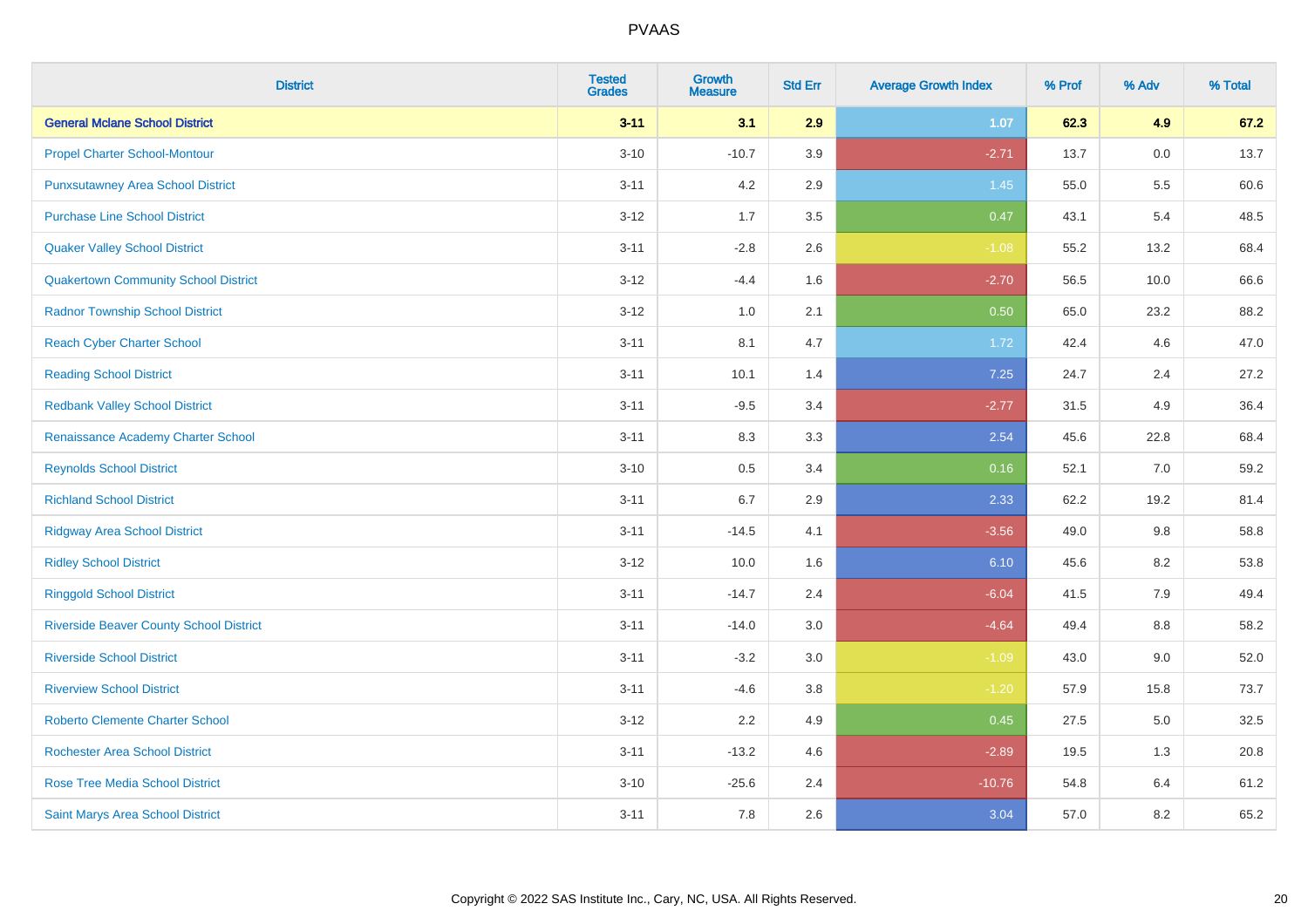| <b>District</b>                               | <b>Tested</b><br><b>Grades</b> | <b>Growth</b><br><b>Measure</b> | <b>Std Err</b> | <b>Average Growth Index</b> | % Prof | % Adv | % Total |
|-----------------------------------------------|--------------------------------|---------------------------------|----------------|-----------------------------|--------|-------|---------|
| <b>General Mclane School District</b>         | $3 - 11$                       | 3.1                             | 2.9            | 1.07                        | 62.3   | 4.9   | 67.2    |
| <b>Salisbury Township School District</b>     | $3 - 11$                       | 6.3                             | 3.6            | 1.77                        | 46.2   | 6.6   | 52.8    |
| Salisbury-Elk Lick School District            | $3 - 11$                       | $-13.5$                         | 5.9            | $-2.30$                     | 27.8   | 0.0   | 27.8    |
| <b>Saucon Valley School District</b>          | $3 - 11$                       | 14.7                            | 2.5            | 5.98                        | 48.7   | 20.2  | 69.0    |
| <b>Sayre Area School District</b>             | $3 - 11$                       | 11.2                            | 3.5            | 3.20                        | 52.2   | 7.5   | 59.7    |
| <b>School Lane Charter School</b>             | $3 - 11$                       | 12.4                            | 3.6            | 3.43                        | 59.1   | 9.8   | 68.9    |
| Schuylkill Haven Area School District         | $3 - 11$                       | $-15.3$                         | 3.1            | $-4.87$                     | 49.7   | 2.4   | 52.1    |
| <b>Schuylkill Valley School District</b>      | $3 - 11$                       | 1.4                             | 2.5            | 0.56                        | 55.1   | 10.2  | 65.3    |
| <b>Scranton School District</b>               | $3 - 12$                       | $-2.9$                          | 2.4            | $-1.22$                     | 45.6   | 3.6   | 49.1    |
| <b>Selinsgrove Area School District</b>       | $3 - 12$                       | 8.3                             | 2.3            | 3.54                        | 56.8   | 10.0  | 66.8    |
| <b>Seneca Valley School District</b>          | $3 - 11$                       | $-1.4$                          | 1.4            | $-0.99$                     | 57.2   | 11.4  | 68.6    |
| <b>Shade-Central City School District</b>     | $3 - 11$                       | $-5.9$                          | 4.6            | $-1.28$                     | 27.8   | 0.0   | 27.8    |
| <b>Shaler Area School District</b>            | $3 - 11$                       | $-0.8$                          | 1.9            | $-0.43$                     | 49.1   | 9.6   | 58.7    |
| <b>Shamokin Area School District</b>          | $3 - 11$                       | $-7.7$                          | 4.8            | $-1.60$                     | 38.1   | 3.2   | 41.3    |
| <b>Shanksville-Stonycreek School District</b> | $3 - 10$                       | 7.0                             | 5.9            | 1.20                        | 64.7   | 17.6  | 82.4    |
| <b>Sharon City School District</b>            | $3 - 11$                       | 4.9                             | 2.6            | 1.87                        | 48.2   | 5.3   | 53.4    |
| <b>Sharpsville Area School District</b>       | $3 - 11$                       | $-1.4$                          | 3.5            | $-0.40$                     | 55.2   | 13.4  | 68.7    |
| <b>Shenandoah Valley School District</b>      | $3 - 11$                       | 9.7                             | 3.9            | 2.49                        | 28.3   | 5.0   | 33.3    |
| Shenango Area School District                 | $3 - 11$                       | $-2.6$                          | 3.3            | $-0.79$                     | 50.6   | 13.9  | 64.6    |
| <b>Shikellamy School District</b>             | $3 - 10$                       | $-22.3$                         | 2.5            | $-8.92$                     | 33.3   | 6.1   | 39.5    |
| <b>Shippensburg Area School District</b>      | $3 - 11$                       | 9.3                             | 1.9            | 4.84                        | 53.1   | 10.2  | 63.3    |
| <b>Slippery Rock Area School District</b>     | $3 - 11$                       | $-6.3$                          | 2.5            | $-2.51$                     | 56.2   | 9.5   | 65.7    |
| <b>Smethport Area School District</b>         | $3 - 12$                       | 0.6                             | 3.9            | 0.15                        | 37.0   | 1.8   | 38.9    |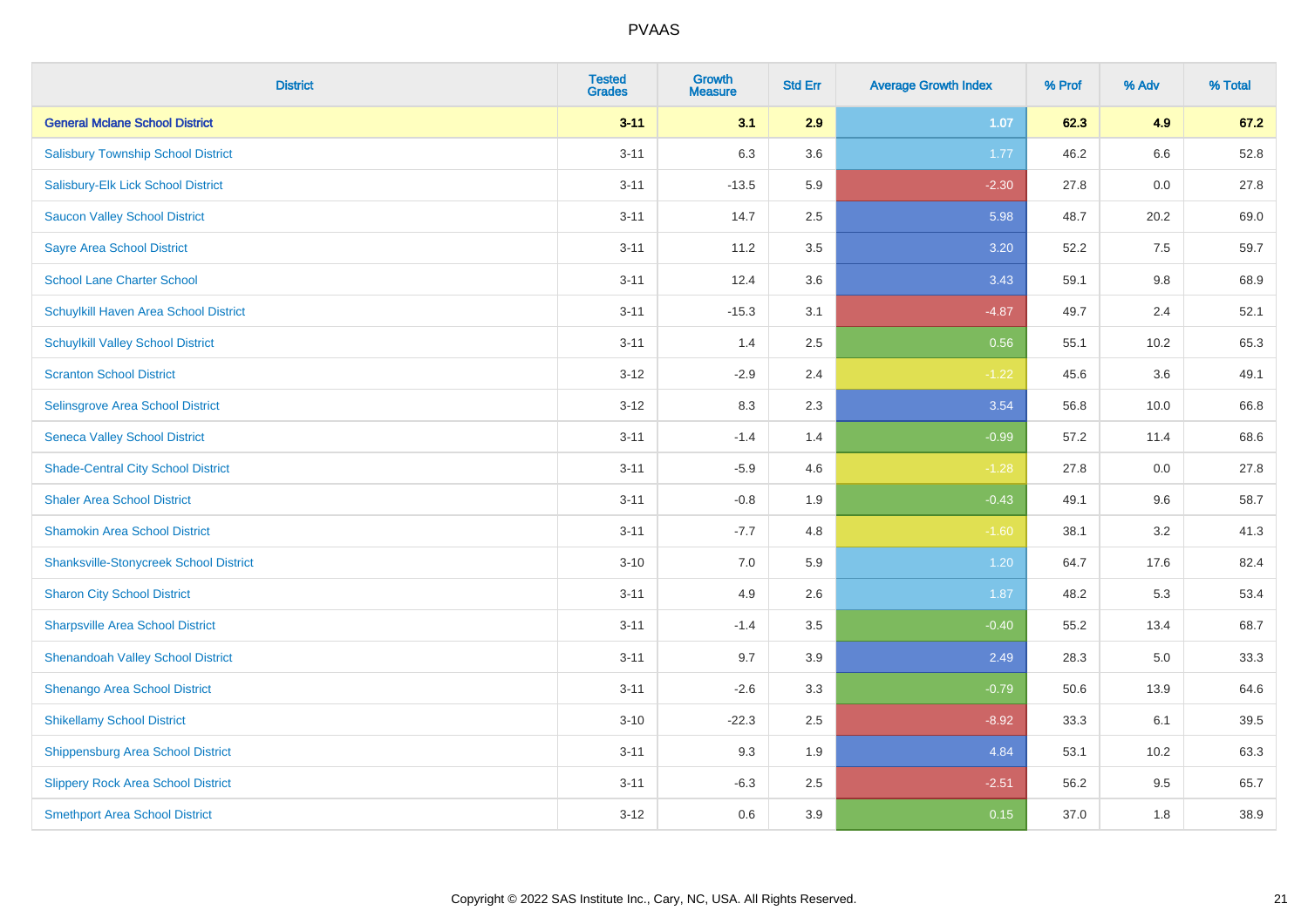| <b>District</b>                            | <b>Tested</b><br><b>Grades</b> | Growth<br><b>Measure</b> | <b>Std Err</b> | <b>Average Growth Index</b> | % Prof | % Adv | % Total |
|--------------------------------------------|--------------------------------|--------------------------|----------------|-----------------------------|--------|-------|---------|
| <b>General Mclane School District</b>      | $3 - 11$                       | 3.1                      | 2.9            | 1.07                        | 62.3   | 4.9   | 67.2    |
| <b>Solanco School District</b>             | $3 - 11$                       | $-11.0$                  | 2.0            | $-5.55$                     | 41.6   | 4.5   | 46.1    |
| <b>Somerset Area School District</b>       | $3 - 11$                       | $-4.4$                   | 2.3            | $-1.93$                     | 44.4   | 14.9  | 59.3    |
| <b>Souderton Area School District</b>      | $3 - 11$                       | 12.4                     | 1.5            | 8.28                        | 61.7   | 15.2  | 76.9    |
| South Allegheny School District            | $3 - 11$                       | $-8.8$                   | 3.2            | $-2.70$                     | 40.5   | 0.0   | 40.5    |
| South Butler County School District        | $3 - 10$                       | 3.9                      | 2.5            | 1.54                        | 53.1   | 16.6  | 69.7    |
| <b>South Eastern School District</b>       | $3 - 11$                       | 0.9                      | 2.4            | 0.39                        | 54.8   | 6.6   | 61.4    |
| South Fayette Township School District     | $3 - 11$                       | 1.7                      | 2.0            | 0.88                        | 61.0   | 26.5  | 87.6    |
| <b>South Park School District</b>          | $3 - 11$                       | $-11.3$                  | 2.7            | $-4.23$                     | 53.5   | 13.7  | 67.3    |
| South Side Area School District            | $3 - 11$                       | $-1.6$                   | 3.3            | $-0.48$                     | 50.0   | 6.8   | 56.8    |
| <b>South Western School District</b>       | $3 - 12$                       | 3.9                      | 1.9            | 2.08                        | 60.2   | 8.1   | 68.3    |
| South Williamsport Area School District    | $3 - 10$                       | $-5.7$                   | 2.5            | $-2.30$                     | 45.5   | 4.5   | 50.0    |
| <b>Southeastern Greene School District</b> | $3 - 10$                       | 3.3                      | 4.6            | 0.72                        | 57.6   | 6.1   | 63.6    |
| Southern Columbia Area School District     | $3 - 11$                       | $-14.6$                  | 3.0            | $-4.92$                     | 55.0   | 4.0   | 59.0    |
| <b>Southern Fulton School District</b>     | $3 - 11$                       | $-23.7$                  | 4.4            | $-5.37$                     | 34.2   | 10.5  | 44.7    |
| Southern Huntingdon County School District | $3 - 11$                       | $-12.9$                  | 3.2            | $-3.98$                     | 32.5   | 2.5   | 35.0    |
| Southern Lehigh School District            | $3 - 11$                       | $-0.4$                   | 2.3            | $-0.17$                     | 66.1   | 11.9  | 78.0    |
| Southern Tioga School District             | $3 - 11$                       | $-11.5$                  | 2.7            | $-4.25$                     | 47.8   | 6.4   | 54.3    |
| Southern York County School District       | $3 - 11$                       | 14.2                     | 2.1            | 6.91                        | 55.1   | 18.1  | 73.1    |
| <b>Southmoreland School District</b>       | $3 - 11$                       | $-8.3$                   | 3.6            | $-2.32$                     | 56.8   | 7.2   | 64.0    |
| <b>Spring Cove School District</b>         | $3 - 11$                       | 3.4                      | 2.5            | 1.33                        | 47.8   | 12.7  | 60.4    |
| <b>Spring Grove Area School District</b>   | $3 - 11$                       | 5.6                      | 2.1            | 2.68                        | 55.1   | 15.0  | 70.1    |
| <b>Springfield School District</b>         | $3 - 11$                       | 13.8                     | 1.7            | 7.99                        | 60.9   | 21.5  | 82.4    |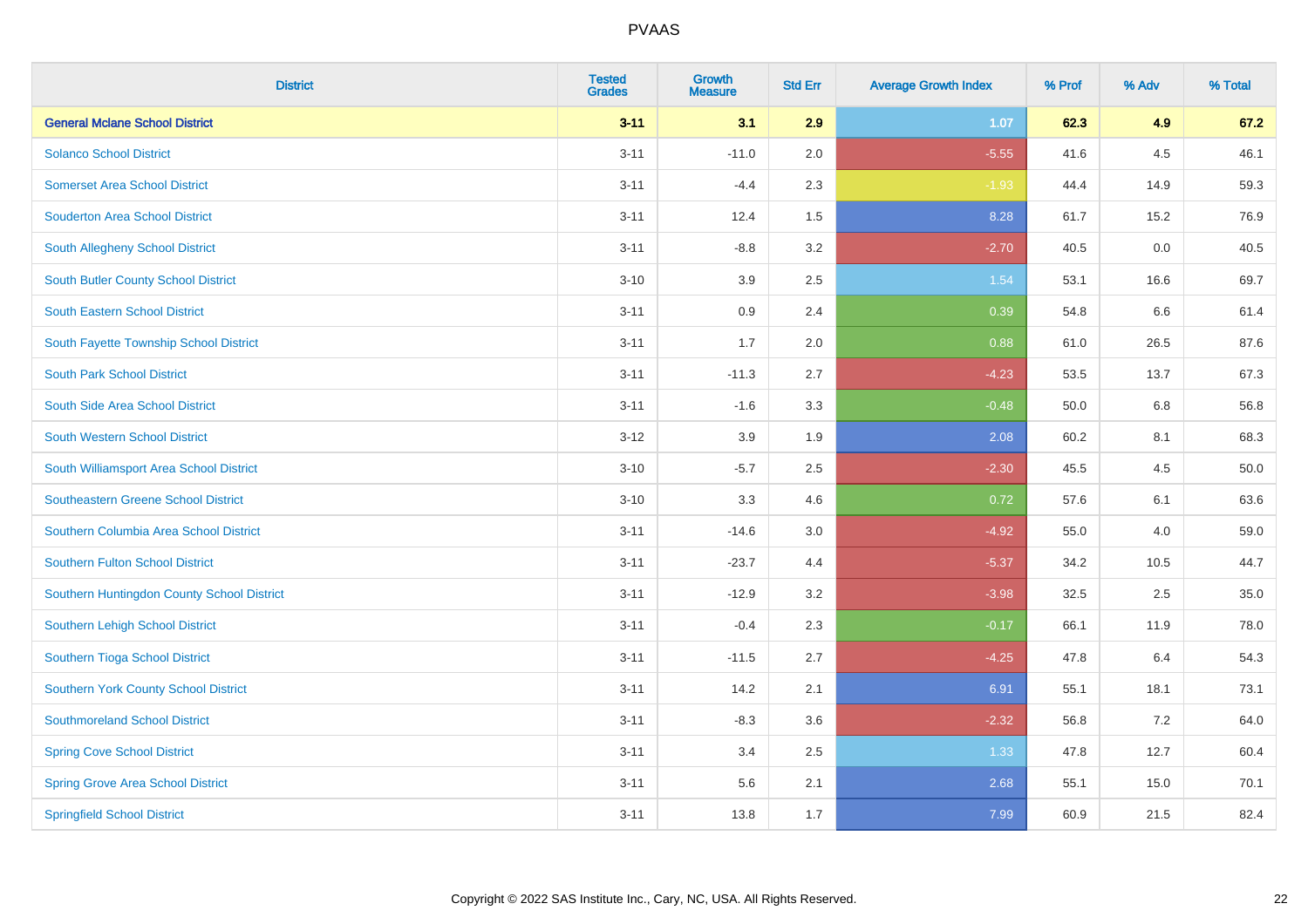| <b>District</b>                              | <b>Tested</b><br><b>Grades</b> | Growth<br><b>Measure</b> | <b>Std Err</b> | <b>Average Growth Index</b> | % Prof | % Adv   | % Total |
|----------------------------------------------|--------------------------------|--------------------------|----------------|-----------------------------|--------|---------|---------|
| <b>General Mclane School District</b>        | $3 - 11$                       | 3.1                      | 2.9            | 1.07                        | 62.3   | 4.9     | 67.2    |
| <b>Springfield Township School District</b>  | $3 - 11$                       | $-18.9$                  | 3.2            | $-5.88$                     | 62.6   | 3.6     | 66.3    |
| <b>Spring-Ford Area School District</b>      | $3 - 11$                       | 6.0                      | 1.3            | 4.46                        | 60.8   | 16.5    | 77.4    |
| <b>State College Area School District</b>    | $3 - 11$                       | 20.5                     | 1.4            | 14.33                       | 58.0   | 25.9    | 84.0    |
| <b>Steel Valley School District</b>          | $3 - 11$                       | 6.5                      | 3.4            | 1.89                        | 50.7   | 5.6     | 56.3    |
| <b>Steelton-Highspire School District</b>    | $3 - 11$                       | $-11.8$                  | 3.5            | $-3.40$                     | 14.5   | $0.0\,$ | 14.5    |
| <b>Sto-Rox School District</b>               | $3 - 10$                       | 6.6                      | 3.7            | 1.80                        | 13.4   | 0.0     | 13.4    |
| <b>Stroudsburg Area School District</b>      | $3 - 11$                       | 5.5                      | 1.9            | 2.88                        | 48.1   | 4.2     | 52.3    |
| <b>Sugar Valley Rural Charter School</b>     | $3 - 11$                       | $-11.0$                  | 4.5            | $-2.46$                     | 14.9   | 0.0     | 14.9    |
| <b>Sullivan County School District</b>       | $3 - 10$                       | $-4.0$                   | 4.4            | $-0.90$                     | 66.7   | 2.6     | 69.2    |
| <b>Susquehanna Community School District</b> | $3 - 11$                       | $-2.8$                   | 4.2            | $-0.66$                     | 49.4   | 6.9     | 56.3    |
| Susquehanna Township School District         | $3 - 12$                       | $-5.8$                   | 2.7            | $-2.17$                     | 36.0   | 5.6     | 41.6    |
| <b>Susquenita School District</b>            | $3 - 11$                       | $-0.1$                   | 2.8            | $-0.01$                     | 47.7   | 10.1    | 57.8    |
| <b>Tacony Academy Charter School</b>         | $3 - 11$                       | $-14.7$                  | 3.0            | $-4.82$                     | 22.4   | 1.8     | 24.1    |
| <b>Tamaqua Area School District</b>          | $3 - 12$                       | $-8.2$                   | 2.5            | $-3.24$                     | 44.5   | 1.9     | 46.4    |
| <b>Tech Freire Charter School</b>            | $9 - 11$                       | 9.3                      | 2.9            | 3.26                        | 18.0   | 1.1     | 19.1    |
| The New Academy Charter School               | $8 - 11$                       | $-10.4$                  | 5.2            | $-2.00$                     | 0.0    | 0.0     | $0.0\,$ |
| <b>Tidioute Community Charter School</b>     | $3 - 11$                       | 5.7                      | 5.1            | 1.11                        | 34.4   | 21.9    | 56.2    |
| <b>Titusville Area School District</b>       | $3 - 11$                       | $-13.2$                  | 2.6            | $-4.99$                     | 43.2   | 4.8     | 48.0    |
| <b>Towanda Area School District</b>          | $3 - 11$                       | 4.0                      | 2.8            | 1.44                        | 39.4   | 6.6     | 46.0    |
| <b>Trinity Area School District</b>          | $3 - 11$                       | $-5.4$                   | 2.0            | $-2.71$                     | 48.3   | 11.8    | 60.1    |
| <b>Tri-Valley School District</b>            | $3 - 10$                       | $-6.4$                   | 4.1            | $-1.57$                     | 37.0   | 4.4     | 41.3    |
| <b>Troy Area School District</b>             | $3 - 10$                       | $-4.3$                   | 3.4            | $-1.26$                     | 43.2   | 5.7     | 48.9    |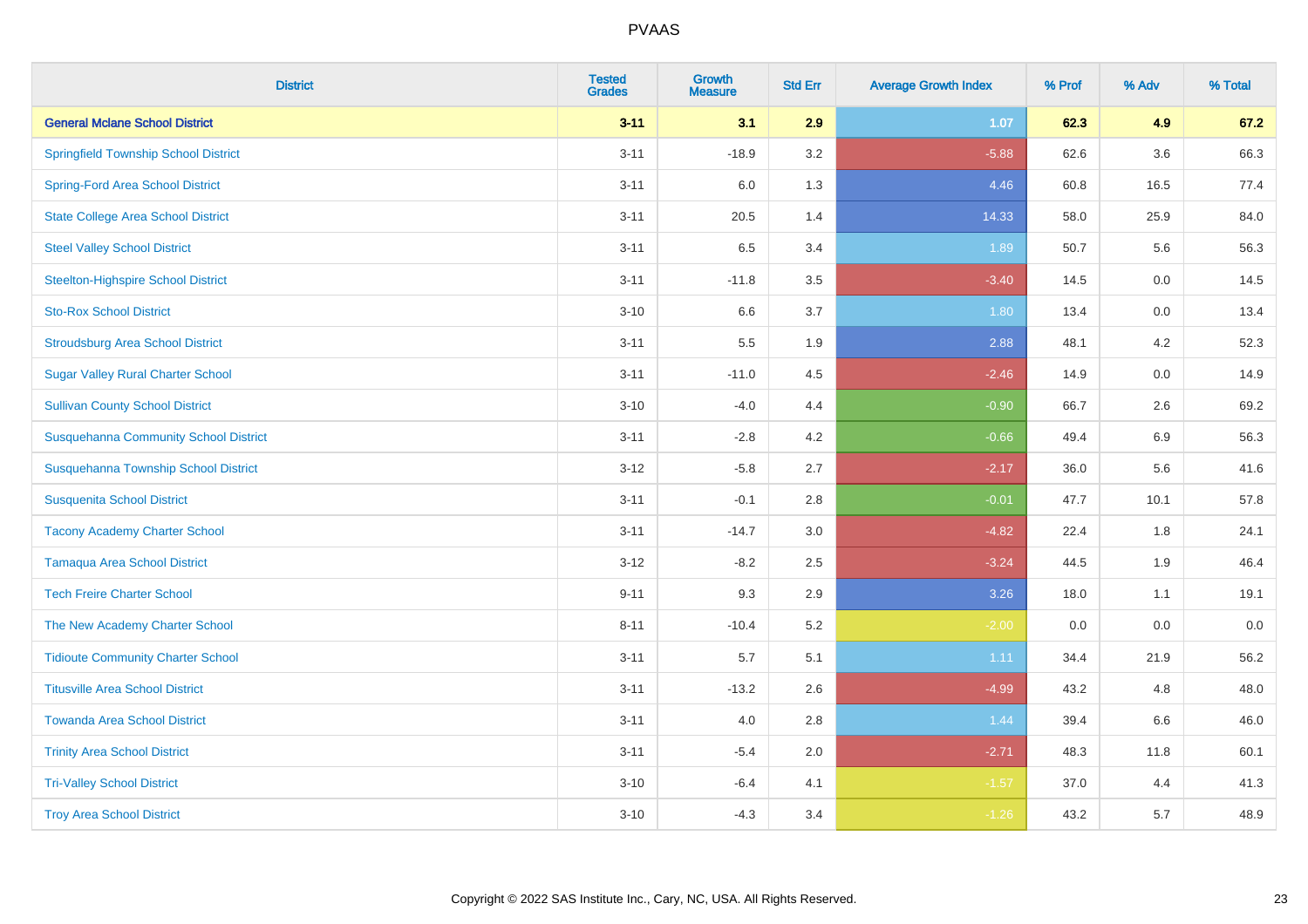| <b>District</b>                                | <b>Tested</b><br><b>Grades</b> | <b>Growth</b><br><b>Measure</b> | <b>Std Err</b> | <b>Average Growth Index</b> | % Prof | % Adv   | % Total |
|------------------------------------------------|--------------------------------|---------------------------------|----------------|-----------------------------|--------|---------|---------|
| <b>General Mclane School District</b>          | $3 - 11$                       | 3.1                             | 2.9            | 1.07                        | 62.3   | 4.9     | 67.2    |
| <b>Tulpehocken Area School District</b>        | $3 - 12$                       | $-13.7$                         | 2.8            | $-4.81$                     | 36.7   | $2.8\,$ | 39.4    |
| <b>Tunkhannock Area School District</b>        | $3 - 11$                       | 2.3                             | 2.2            | 1.01                        | 44.9   | 9.6     | 54.6    |
| <b>Turkeyfoot Valley Area School District</b>  | $3 - 12$                       | $-4.3$                          | 5.6            | $-0.76$                     | 22.0   | 5.1     | 27.1    |
| <b>Tuscarora School District</b>               | $3 - 11$                       | $-0.6$                          | 2.3            | $-0.27$                     | 45.1   | 8.1     | 53.2    |
| <b>Tussey Mountain School District</b>         | $3 - 12$                       | 1.5                             | 3.7            | 0.40                        | 38.6   | 1.8     | 40.4    |
| <b>Twin Valley School District</b>             | $3 - 12$                       | $-3.6$                          | 2.1            | $-1.69$                     | 49.6   | 7.1     | 56.8    |
| <b>Tyrone Area School District</b>             | $3 - 12$                       | 19.7                            | 2.5            | 7.87                        | 60.4   | 16.7    | 77.1    |
| <b>Union Area School District</b>              | $3 - 11$                       | 1.9                             | 4.3            | 0.44                        | 61.5   | 0.0     | 61.5    |
| <b>Union City Area School District</b>         | $3 - 12$                       | $-10.2$                         | 3.6            | $-2.87$                     | 42.9   | $3.2\,$ | 46.0    |
| <b>Union School District</b>                   | $3 - 12$                       | 2.3                             | 4.2            | 0.54                        | 32.6   | 7.0     | 39.5    |
| <b>Uniontown Area School District</b>          | $3 - 11$                       | 6.0                             | 3.2            | 1.87                        | 62.4   | 5.9     | 68.2    |
| <b>Unionville-Chadds Ford School District</b>  | $3 - 11$                       | 17.1                            | 3.1            | 5.51                        | 68.1   | 13.2    | 81.3    |
| <b>United School District</b>                  | $3 - 11$                       | 2.1                             | 3.4            | 0.63                        | 60.3   | 6.6     | 66.9    |
| <b>Universal Audenried Charter School</b>      | $9 - 11$                       | $-5.8$                          | 2.4            | $-2.40$                     | 14.6   | 0.0     | 14.6    |
| <b>Upper Adams School District</b>             | $3 - 11$                       | 1.3                             | 2.9            | 0.47                        | 55.2   | 8.6     | 63.8    |
| <b>Upper Darby School District</b>             | $3 - 12$                       | 6.9                             | 1.5            | 4.62                        | 45.0   | 6.7     | 51.7    |
| <b>Upper Dauphin Area School District</b>      | $3 - 11$                       | $-6.3$                          | 3.2            | $-1.98$                     | 37.4   | 4.8     | 42.2    |
| <b>Upper Dublin School District</b>            | $3 - 12$                       | 15.4                            | 1.8            | 8.53                        | 60.8   | 24.8    | 85.6    |
| <b>Upper Merion Area School District</b>       | $3 - 11$                       | 15.3                            | 2.0            | 7.62                        | 59.3   | 19.3    | 78.6    |
| <b>Upper Moreland Township School District</b> | $3 - 11$                       | $-5.0$                          | 2.2            | $-2.31$                     | 57.9   | 4.0     | 61.9    |
| <b>Upper Perkiomen School District</b>         | $3 - 11$                       | 22.1                            | 2.1            | 10.74                       | 57.7   | 13.2    | 70.9    |
| <b>Upper Saint Clair School District</b>       | $3 - 11$                       | 18.5                            | 1.7            | 10.65                       | 61.8   | 30.1    | 91.9    |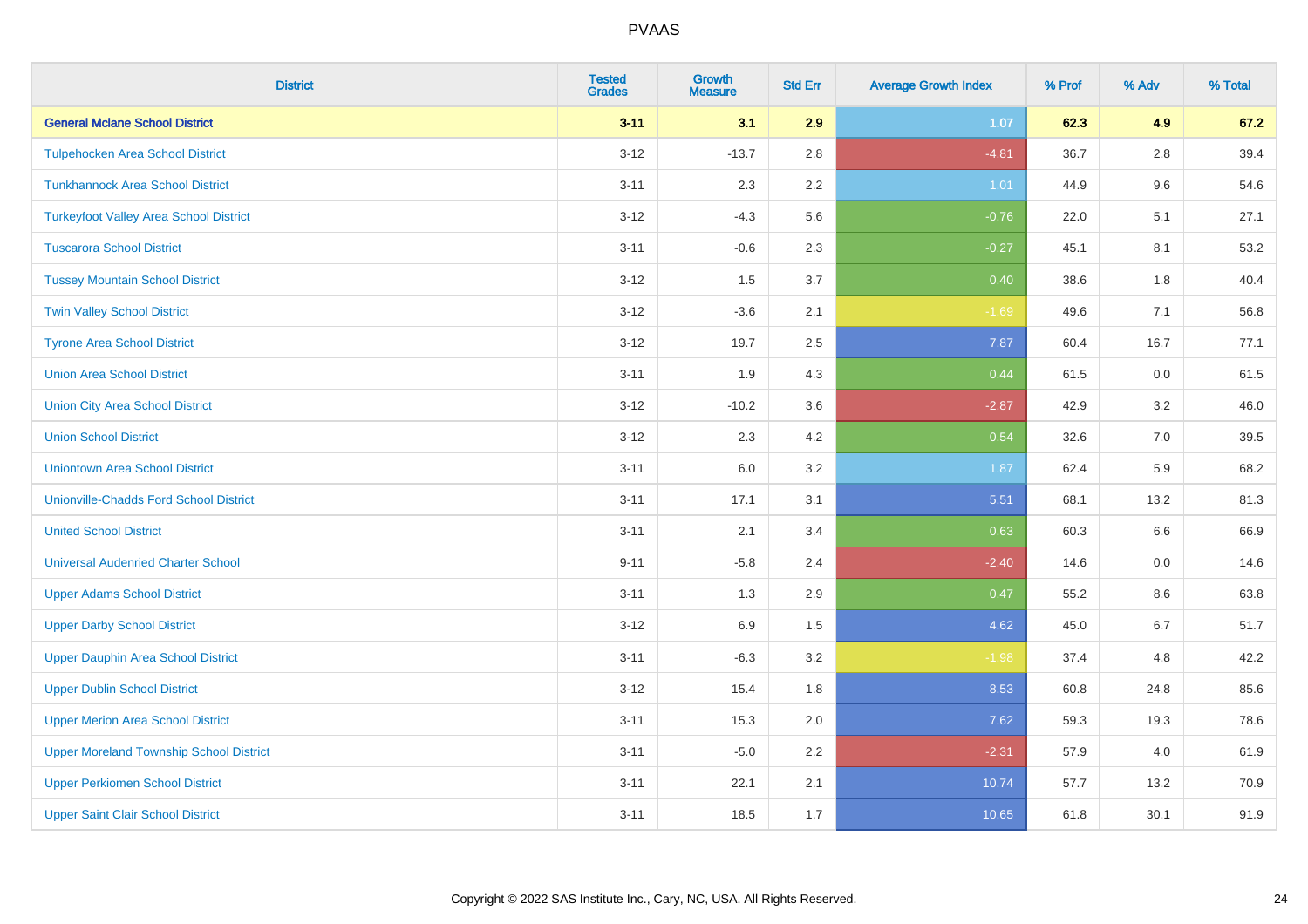| <b>District</b>                               | <b>Tested</b><br><b>Grades</b> | <b>Growth</b><br><b>Measure</b> | <b>Std Err</b> | <b>Average Growth Index</b> | % Prof | % Adv | % Total |
|-----------------------------------------------|--------------------------------|---------------------------------|----------------|-----------------------------|--------|-------|---------|
| <b>General Mclane School District</b>         | $3 - 11$                       | 3.1                             | 2.9            | 1.07                        | 62.3   | 4.9   | 67.2    |
| Urban Pathways 6-12 Charter School            | $6 - 11$                       | 4.8                             | 6.4            | 0.75                        | 28.6   | 0.0   | 28.6    |
| <b>Valley Grove School District</b>           | $3 - 10$                       | $-3.7$                          | 3.7            | $-1.01$                     | 51.2   | 6.1   | 57.3    |
| <b>Valley View School District</b>            | $3 - 11$                       | 18.1                            | 2.4            | 7.42                        | 53.7   | 14.7  | 68.4    |
| <b>Wallenpaupack Area School District</b>     | $3 - 11$                       | $-7.1$                          | 2.3            | $-3.09$                     | 40.8   | 2.4   | 43.1    |
| <b>Wallingford-Swarthmore School District</b> | $3 - 10$                       | $0.9\,$                         | 2.4            | 0.38                        | 64.4   | 22.7  | 87.1    |
| <b>Warren County School District</b>          | $3 - 11$                       | $-0.1$                          | 1.8            | $-0.06$                     | 37.2   | 5.3   | 42.6    |
| <b>Warrior Run School District</b>            | $3 - 11$                       | 4.6                             | 3.0            | 1.51                        | 40.9   | 8.1   | 49.0    |
| <b>Warwick School District</b>                | $3 - 11$                       | 5.2                             | 1.9            | 2.76                        | 46.4   | 17.0  | 63.3    |
| <b>Washington School District</b>             | $3 - 11$                       | $-4.9$                          | 2.8            | $-1.76$                     | 30.1   | 2.4   | 32.5    |
| <b>Wattsburg Area School District</b>         | $3 - 11$                       | 6.5                             | 2.7            | 2.43                        | 42.7   | 7.6   | 50.3    |
| <b>Wayne Highlands School District</b>        | $3 - 11$                       | 7.8                             | 2.4            | 3.23                        | 52.3   | 13.1  | 65.4    |
| <b>Waynesboro Area School District</b>        | $3 - 12$                       | $-6.1$                          | 1.9            | $-3.20$                     | 50.0   | 6.8   | 56.8    |
| <b>Wellsboro Area School District</b>         | $3 - 11$                       | $-12.4$                         | 3.0            | $-4.11$                     | 49.2   | 11.9  | 61.1    |
| <b>West Allegheny School District</b>         | $3 - 12$                       | 4.0                             | 2.1            | 1.96                        | 63.1   | 15.7  | 78.8    |
| <b>West Branch Area School District</b>       | $3 - 11$                       | 0.2                             | 3.8            | 0.05                        | 47.2   | 1.9   | 49.1    |
| <b>West Chester Area School District</b>      | $3 - 11$                       | 12.6                            | 1.2            | 10.38                       | 66.8   | 20.2  | 87.0    |
| <b>West Greene School District</b>            | $3 - 11$                       | $-4.5$                          | 4.3            | $-1.04$                     | 36.6   | 7.3   | 43.9    |
| West Jefferson Hills School District          | $3 - 11$                       | 1.8                             | 2.1            | 0.88                        | 55.7   | 20.8  | 76.4    |
| <b>West Middlesex Area School District</b>    | $3 - 10$                       | $-8.4$                          | 3.8            | $-2.21$                     | 34.9   | 2.8   | 37.6    |
| <b>West Mifflin Area School District</b>      | $3 - 12$                       | $-12.3$                         | 2.9            | $-4.22$                     | 39.7   | 10.3  | 50.0    |
| <b>West Perry School District</b>             | $3 - 11$                       | 12.5                            | 2.5            | 4.99                        | 56.6   | 8.4   | 65.0    |
| <b>West Shore School District</b>             | $3-12$                         | 5.0                             | 1.4            | 3.59                        | 54.2   | 9.4   | 63.6    |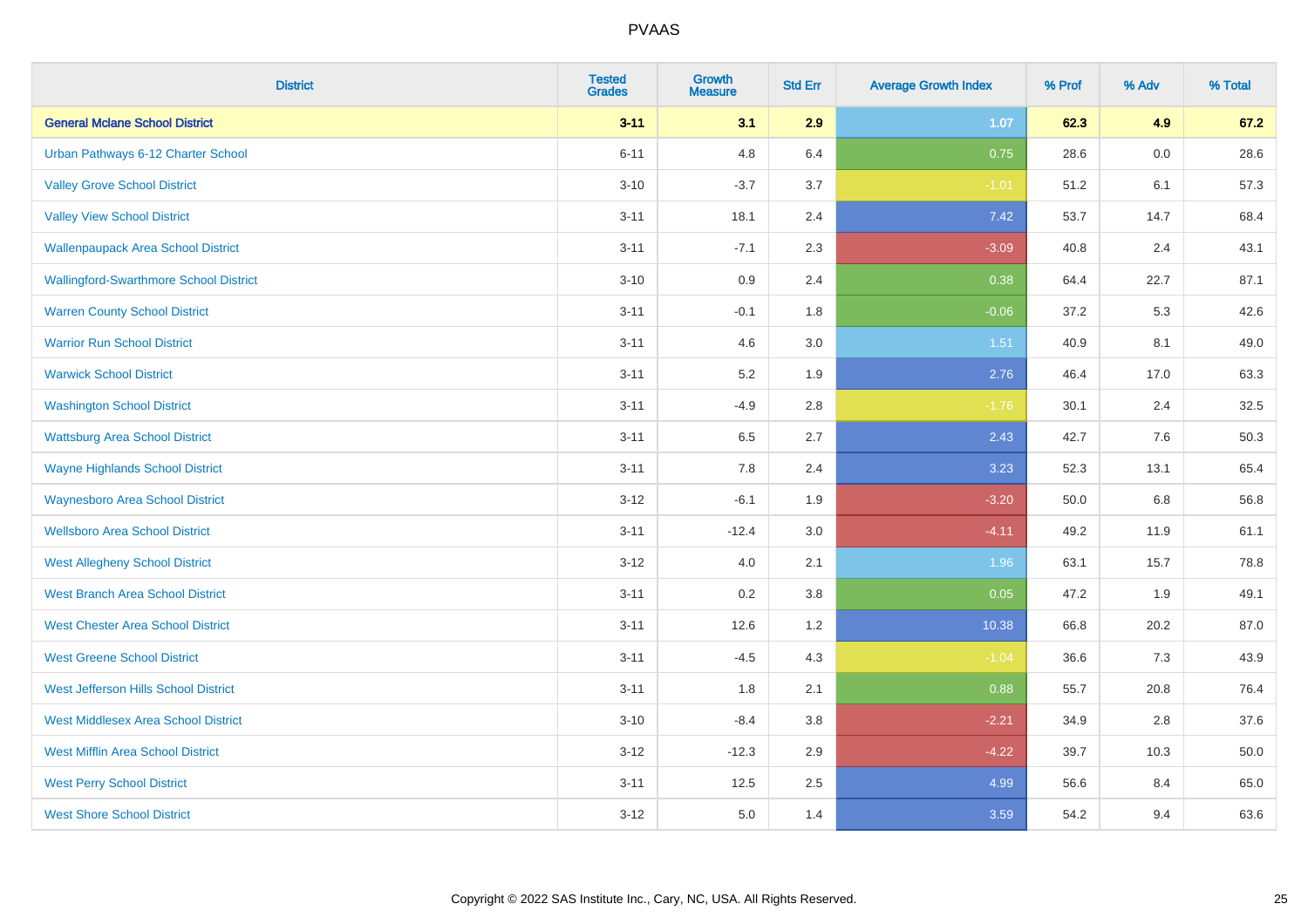| <b>District</b>                                 | <b>Tested</b><br><b>Grades</b> | <b>Growth</b><br><b>Measure</b> | <b>Std Err</b> | <b>Average Growth Index</b> | % Prof  | % Adv | % Total |
|-------------------------------------------------|--------------------------------|---------------------------------|----------------|-----------------------------|---------|-------|---------|
| <b>General Mclane School District</b>           | $3 - 11$                       | 3.1                             | 2.9            | 1.07                        | 62.3    | 4.9   | 67.2    |
| <b>West Side CTC</b>                            | $9 - 10$                       | $-37.4$                         | 4.3            | $-8.64$                     | $8.8\,$ | 0.0   | $8.8\,$ |
| <b>West York Area School District</b>           | $3 - 12$                       | $3.2\,$                         | 2.3            | 1.38                        | 53.8    | 4.4   | 58.2    |
| <b>Western Beaver County School District</b>    | $3 - 11$                       | $-7.8$                          | 4.2            | $-1.87$                     | 56.5    | 6.5   | 63.0    |
| <b>Western Wayne School District</b>            | $3 - 11$                       | 5.6                             | 2.9            | 1.93                        | 41.3    | 17.4  | 58.7    |
| <b>Westinghouse Arts Academy Charter School</b> | $9 - 10$                       | $-0.7$                          | 3.6            | $-0.19$                     | 59.2    | 8.4   | 67.6    |
| <b>Westmont Hilltop School District</b>         | $3 - 11$                       | $-4.0$                          | 2.8            | $-1.40$                     | 36.3    | 13.3  | 49.6    |
| <b>Whitehall-Coplay School District</b>         | $3 - 11$                       | 6.1                             | 1.8            | 3.45                        | 49.3    | 7.4   | 56.6    |
| <b>Wilkes-Barre Area School District</b>        | $3 - 11$                       | 0.1                             | 3.2            | 0.02                        | 35.5    | 5.4   | 40.9    |
| <b>William Penn School District</b>             | $3 - 12$                       | 8.3                             | 2.1            | 3.99                        | 35.6    | 3.0   | 38.7    |
| <b>Williams Valley School District</b>          | $3 - 11$                       | $-7.3$                          | 3.4            | $-2.13$                     | 23.2    | 0.0   | 23.2    |
| <b>Williamsburg Community School District</b>   | $3 - 11$                       | $-14.3$                         | 4.1            | $-3.48$                     | 28.3    | 0.0   | 28.3    |
| <b>Williamsport Area School District</b>        | $3 - 11$                       | 1.9                             | 1.8            | 1.04                        | 44.1    | 12.8  | 56.9    |
| Wilmington Area School District                 | $3 - 11$                       | 7.5                             | 3.0            | 2.48                        | 55.1    | 5.1   | 60.2    |
| <b>Wilson Area School District</b>              | $3 - 11$                       | 6.0                             | 2.6            | 2.30                        | 48.7    | 8.5   | 57.2    |
| <b>Wilson School District</b>                   | $3 - 12$                       | 8.8                             | 1.5            | 5.96                        | 52.6    | 14.6  | 67.2    |
| <b>Windber Area School District</b>             | $3 - 11$                       | $-7.2$                          | 3.2            | $-2.24$                     | 55.4    | 7.2   | 62.6    |
| <b>Wissahickon School District</b>              | $3 - 10$                       | 12.5                            | 1.8            | 6.85                        | 58.3    | 22.4  | 80.7    |
| <b>Woodland Hills School District</b>           | $3-12$                         | 3.2                             | 2.6            | 1.22                        | 31.4    | 3.6   | 35.0    |
| <b>Wyalusing Area School District</b>           | $3 - 12$                       | 8.8                             | 3.3            | 2.68                        | 54.6    | 11.7  | 66.2    |
| <b>Wyoming Area School District</b>             | $3 - 10$                       | $-1.3$                          | 2.6            | $-0.50$                     | 53.8    | 10.8  | 64.6    |
| <b>Wyoming Valley West School District</b>      | $3 - 11$                       | $-2.2$                          | 2.4            | $-0.91$                     | 49.4    | 3.0   | 52.4    |
| <b>Wyomissing Area School District</b>          | $3 - 12$                       | 0.8                             | 2.6            | 0.33                        | 55.7    | 17.6  | 73.3    |